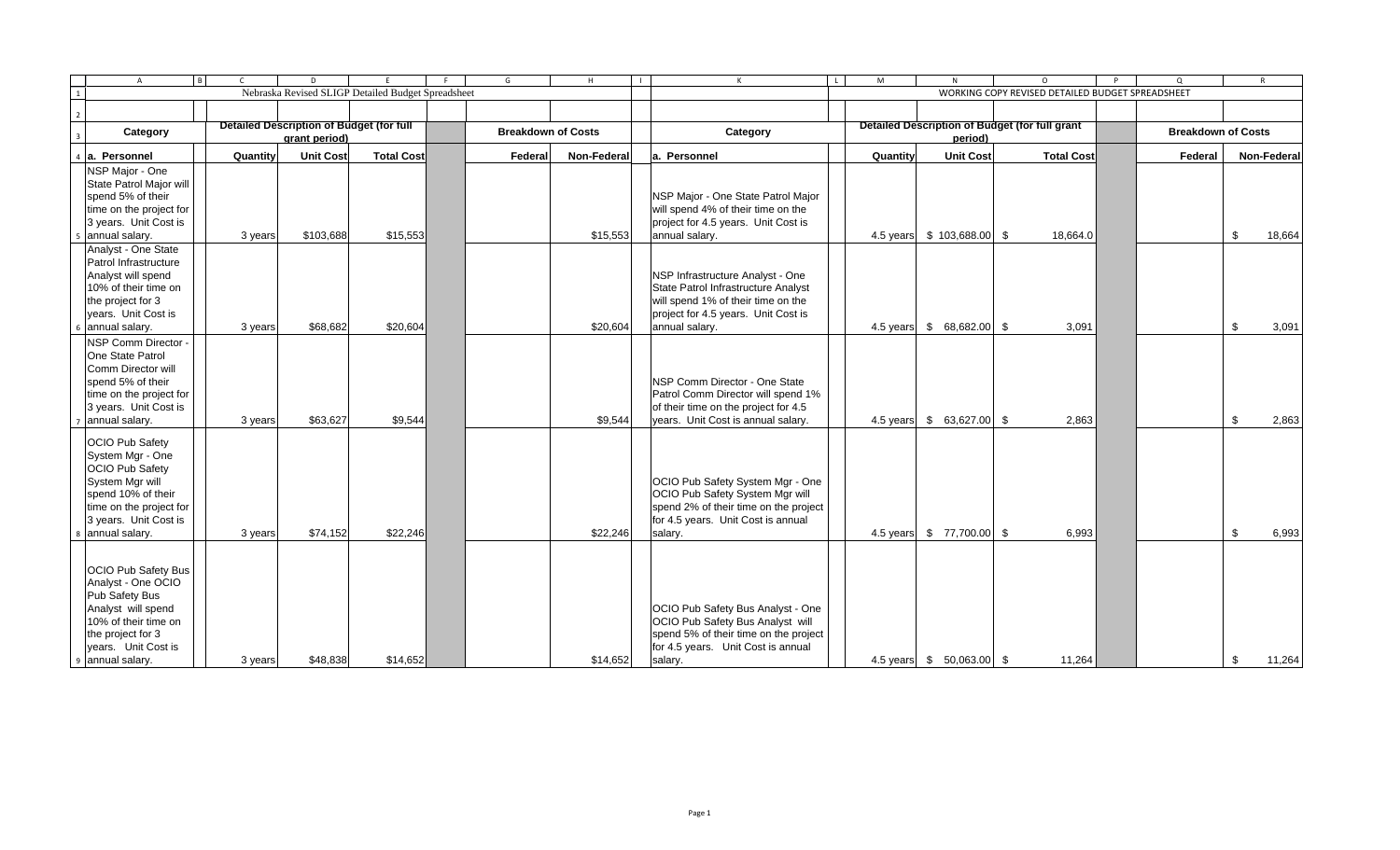| $\overline{A}$           | $\overline{R}$<br>$\mathsf{C}$ | D         | E        | F | G | H        | $\blacksquare$ | $\mathsf{K}$                           | $\mathsf{L}$ | M            | N                                       | $\circ$  | $\mathsf{P}$ | $\Omega$ |               | R      |
|--------------------------|--------------------------------|-----------|----------|---|---|----------|----------------|----------------------------------------|--------------|--------------|-----------------------------------------|----------|--------------|----------|---------------|--------|
| <b>OCIO Pub Safety</b>   |                                |           |          |   |   |          |                |                                        |              |              |                                         |          |              |          |               |        |
| Network Coordinator      |                                |           |          |   |   |          |                |                                        |              |              |                                         |          |              |          |               |        |
| One OCIO Pub Safety      |                                |           |          |   |   |          |                |                                        |              |              |                                         |          |              |          |               |        |
| Network Coordinator      |                                |           |          |   |   |          |                |                                        |              |              |                                         |          |              |          |               |        |
| will spend 15% of        |                                |           |          |   |   |          |                | <b>OCIO Pub Safety Network</b>         |              |              |                                         |          |              |          |               |        |
| their time on the        |                                |           |          |   |   |          |                | Coordinator - One OCIO Pub Safety      |              |              |                                         |          |              |          |               |        |
| project for 3 years.     |                                |           |          |   |   |          |                | Network Coordinator will spend 3%      |              |              |                                         |          |              |          |               |        |
| Unit Cost is annual      |                                |           |          |   |   |          |                | of their time on the project for 4.5   |              |              |                                         |          |              |          |               |        |
| 10 salary.               | 3 years                        | \$60,986  | \$27,444 |   |   | \$27,444 |                | years. Unit Cost is annual salary.     |              |              | 4.5 years \$ 62,511.00 \$               | 8,438    |              |          | \$            | 8,438  |
|                          |                                |           |          |   |   |          |                |                                        |              |              |                                         |          |              |          |               |        |
| OCIO Pub Safety          |                                |           |          |   |   |          |                |                                        |              |              |                                         |          |              |          |               |        |
| Admin Assist - One       |                                |           |          |   |   |          |                |                                        |              |              |                                         |          |              |          |               |        |
| <b>OCIO Pub Safetv</b>   |                                |           |          |   |   |          |                |                                        |              |              |                                         |          |              |          |               |        |
| Admin Assist will        |                                |           |          |   |   |          |                | OCIO Pub Safety Admin Assist -         |              |              |                                         |          |              |          |               |        |
| spend 5% of their        |                                |           |          |   |   |          |                | One OCIO Pub Safety Admin Assist       |              |              |                                         |          |              |          |               |        |
| time on the project for  |                                |           |          |   |   |          |                | will spend 5% of their time on the     |              |              |                                         |          |              |          |               |        |
| 3 years. Unit Cost is    |                                |           |          |   |   |          |                | project for 4.5 years. Unit Cost is    |              |              |                                         |          |              |          |               |        |
| 11 annual salary.        | 3 years                        | \$33,966  | \$5,095  |   |   | \$5,095  |                | annual salary.                         |              |              | 4.5 years \$ 34,816.00 \$               | 7,834    |              |          | \$            | 7,834  |
|                          |                                |           |          |   |   |          |                |                                        |              |              |                                         |          |              |          |               |        |
| Chief Information        |                                |           |          |   |   |          |                |                                        |              |              |                                         |          |              |          |               |        |
| Officer - One Chief      |                                |           |          |   |   |          |                | Chief Information Officer - One Chief  |              |              |                                         |          |              |          |               |        |
| Information Officer will |                                |           |          |   |   |          |                | information Officer/State Single Point |              |              |                                         |          |              |          |               |        |
| spend 5% of their        |                                |           |          |   |   |          |                | of Contact will spend 10 hours a       |              |              |                                         |          |              |          |               |        |
| time on the project for  |                                |           |          |   |   |          |                | month on FirstNet Related activities   |              |              |                                         |          |              |          |               |        |
| 3 years. Unit Cost is    |                                |           |          |   |   |          |                | @ \$81.73 per hour x 54 months. 6%     |              |              |                                         |          |              |          |               |        |
| 12 annual salary.        | 3 years                        | \$131,331 | \$19,700 |   |   | \$19,700 |                | of their time.                         |              | 540 Hours \$ | $81.73$ \$                              | 44,134   |              |          | \$            | 44,134 |
| <b>OCIO IT</b>           |                                |           |          |   |   |          |                |                                        |              |              |                                         |          |              |          |               |        |
| Administrator - One      |                                |           |          |   |   |          |                |                                        |              |              |                                         |          |              |          |               |        |
| <b>OCIO IT</b>           |                                |           |          |   |   |          |                |                                        |              |              |                                         |          |              |          |               |        |
| Administrator will       |                                |           |          |   |   |          |                | <b>OCIO IT Network Administrator -</b> |              |              |                                         |          |              |          |               |        |
| spend 10% of their       |                                |           |          |   |   |          |                | One OCIO IT Administrator will         |              |              |                                         |          |              |          |               |        |
|                          |                                |           |          |   |   |          |                |                                        |              |              |                                         |          |              |          |               |        |
| time on the project for  |                                |           |          |   |   |          |                | spend 5% of their time on the project  |              |              |                                         |          |              |          |               |        |
| 3 years. Unit Cost is    |                                |           |          |   |   |          |                | for 4.5 years. Unit Cost is annual     |              |              |                                         |          |              |          |               |        |
| 13 annual salary.        | 3 years                        | \$104,000 | \$31,200 |   |   | \$31,200 |                | salary.                                |              |              | 4.5 years $\frac{1}{2}$ 111,450.00 \ \$ | 25,076   |              |          | $\mathbb{S}$  | 25,076 |
|                          |                                |           |          |   |   |          |                |                                        |              |              |                                         |          |              |          |               |        |
| <b>OCIO Network</b>      |                                |           |          |   |   |          |                |                                        |              |              |                                         |          |              |          |               |        |
| Manager - One OCIO       |                                |           |          |   |   |          |                |                                        |              |              |                                         |          |              |          |               |        |
| Network Manager will     |                                |           |          |   |   |          |                | OCIO Network Manager - One             |              |              |                                         |          |              |          |               |        |
| spend 5% of their        |                                |           |          |   |   |          |                | OCIO Network Manager will spend        |              |              |                                         |          |              |          |               |        |
| time on the project for  |                                |           |          |   |   |          |                | 5% of their time on the project for    |              |              |                                         |          |              |          |               |        |
| 3 years. Unit Cost is    |                                |           |          |   |   |          |                | 4.5 years. Unit Cost is annual         |              |              |                                         |          |              |          |               |        |
| 14 annual salary.        | 3 years                        | \$85,197  | \$12,780 |   |   | \$12,780 |                | salary.                                |              |              | 4.5 years \$ 87,327.00 \$               | 19,649.0 |              |          | $\mathfrak s$ | 19,649 |
| OCIO Telecomm            |                                |           |          |   |   |          |                |                                        |              |              |                                         |          |              |          |               |        |
| Manager - One OCIO       |                                |           |          |   |   |          |                |                                        |              |              |                                         |          |              |          |               |        |
| <b>Telecomm Manager</b>  |                                |           |          |   |   |          |                |                                        |              |              |                                         |          |              |          |               |        |
| will spend 10% of        |                                |           |          |   |   |          |                | OCIO Telecomm Manager - One            |              |              |                                         |          |              |          |               |        |
| their time on the        |                                |           |          |   |   |          |                | OCIO Telecomm Manager will spend       |              |              |                                         |          |              |          |               |        |
| project for 3 years.     |                                |           |          |   |   |          |                | 1% of their time on the project for    |              |              |                                         |          |              |          |               |        |
| Unit Cost is annual      |                                |           |          |   |   |          |                | 4.5 years. Unit Cost is annual         |              |              |                                         |          |              |          |               |        |
| 15 salary.               | 3 years                        | \$78,728  | \$23,618 |   |   | \$23,618 |                | salary.                                |              |              | 4.5 years \$ 78,728.00 \$               | 3,543    |              |          | $\mathbb{S}$  | 3,543  |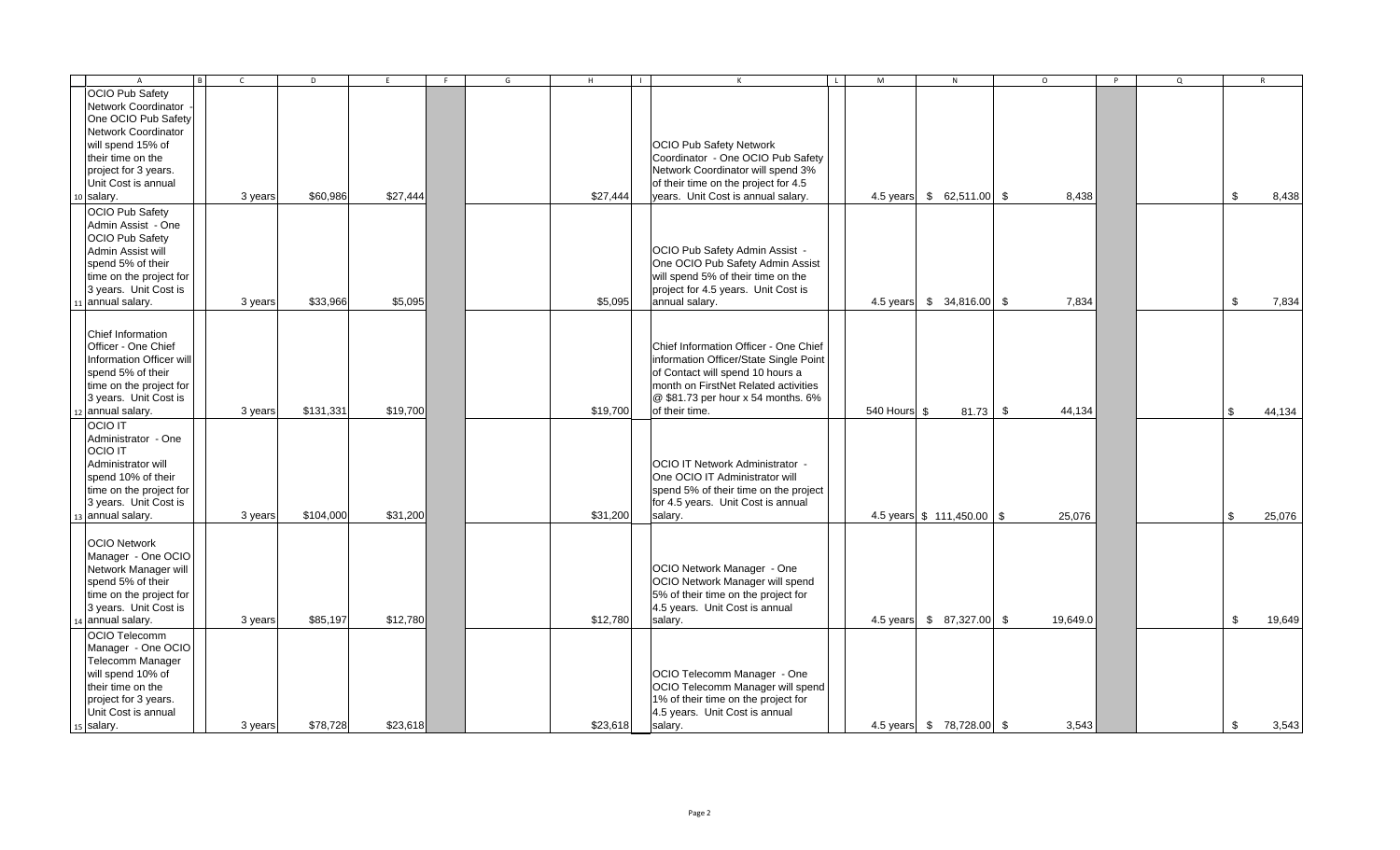| $\overline{A}$                                                                                                                                                         | $\mathsf{C}$ | D        | F.       | F | G | H        | $\blacksquare$ | $\mathsf{K}$                                                                                                                                                                                                                                      | $\mathbf{L}$ | M            | N                         | $\circ$ | P | $\Omega$     |              | $\mathsf{R}$ |
|------------------------------------------------------------------------------------------------------------------------------------------------------------------------|--------------|----------|----------|---|---|----------|----------------|---------------------------------------------------------------------------------------------------------------------------------------------------------------------------------------------------------------------------------------------------|--------------|--------------|---------------------------|---------|---|--------------|--------------|--------------|
| <b>OCIO</b> Database<br>Analyst - One OCIO<br>Database Analyst will<br>spend 5% of their<br>time on the project for<br>3 years. Unit Cost is<br>16 annual salary.      | 3 years      | \$57,346 | \$8,602  |   |   | \$8,602  |                | OCIO Database Analyst One-<br>OCIO Database Analyst will spend<br>5% of their time on the project for 3-<br>years. Unit Cost is annual salary.                                                                                                    |              | 3 years      |                           |         |   | \$<br>$\sim$ | \$           |              |
| Fire Marshal - One<br><b>Fire Marshal</b><br>Assistant will spend<br>5% of their time on<br>the project for 3<br>years. Unit Cost is<br>17 annual salary.              | 3 years      | \$70,470 | \$10,571 |   |   | \$10,571 |                | Fire Marshal - One Fire Marshal<br>Assistant will spend 5% of their time<br>on the project for 4.5 years. Unit<br>Cost is annual salary.                                                                                                          |              | 4.5 years    | $$72,323.00$ \\$          | 16,273  |   |              | \$           | 16,273       |
| Game & Parks - One<br><b>Game and Parks Law</b><br>Enf Assist Admin will<br>spend 5% of their<br>time on the project for<br>3 years. Unit Cost is<br>18 annual salary. | 3 years      | \$67,142 | \$10,071 |   |   | \$10,071 |                | Game & Parks - One Game and<br>Parks Law Enf Assist Admin will<br>spend 1% of their time on the project<br>for 4.5 years. Unit Cost is annual<br>salary.                                                                                          |              |              | 4.5 years \$ 68,821.00 \$ | 3,096   |   |              | \$           | 3,096        |
| <b>OCIO</b> Security Officer<br>- One OCIO Security<br>Officer will spend<br>2.5% of their time on<br>the project for 3<br>years. Unit Cost is<br>19 annual salary.    | 3 years      | \$78,582 | \$5,894  |   |   | \$5,894  |                | OCIO Security Officer - One OCIO<br>Security Officer will spend 2% of<br>their time on the project for 4.5<br>years. Unit Cost is annual salary.                                                                                                  |              | 4.5 years    | $$80,547.00$ \\$          | 7,250   |   |              | $\mathbb{S}$ | 7,250        |
| <b>OCIO Database</b><br>administrator to<br>develop asset<br><sub>20</sub> database.                                                                                   | 408 hours    | \$64     | \$26,283 |   |   | \$26,283 |                | OCIO Applications Developer to<br>develop asset database. Billable rate<br>of \$67.25 per hour. (No fringe<br>benefits reported) 5% of their time.                                                                                                |              | 408 hours \$ | $67.25$ \$                | 27,438  |   |              | \$           | 27,438       |
| <b>OCIO Business</b><br>Analyst to develop<br>process/data<br>collection for Phase II.<br>Develop Survey data<br>and<br>Implement/Process<br>21 survey.                | 408 hours    | \$64     | \$26,283 |   |   | \$26,283 |                | <b>OCIO Senior Applications Developer</b><br>to develop process/data collection<br>for Phase II, Develop Survey data<br>and Implement/Process survey.<br>Billable rate of \$78.25 per hour. (No<br>fringe benefits reported) 5% of their<br>time. |              | 408 hours \$ | 78.25 \$                  | 31,926  |   |              | \$           | 31,926       |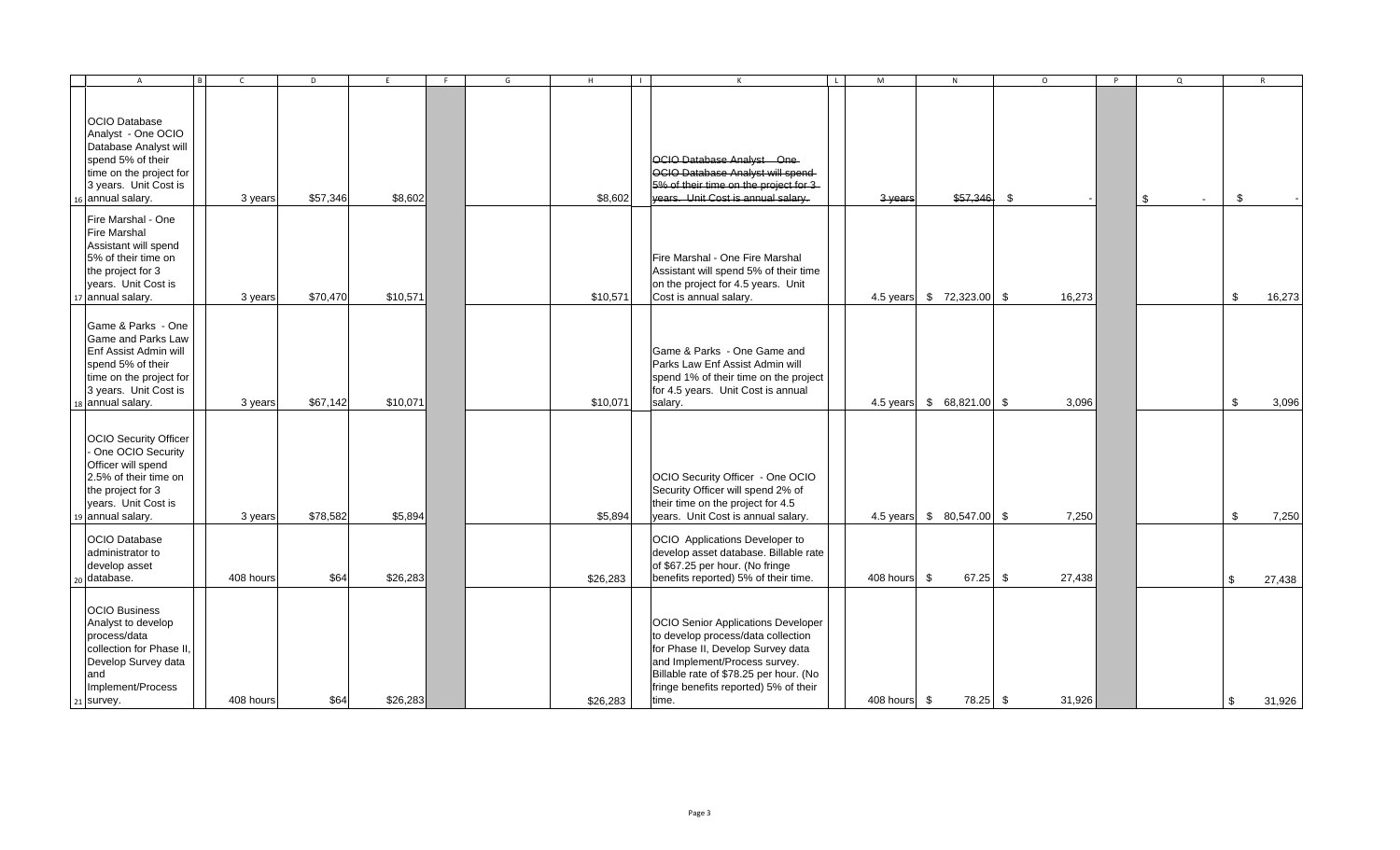|    | $\overline{A}$                                                                                                                    |          | D                |                   | G       | H           |                                                                                                                                                                                                                                                                                                                                                                      | M            | N                | $\circ$           | P | $\mathsf Q$ |     |             |        |
|----|-----------------------------------------------------------------------------------------------------------------------------------|----------|------------------|-------------------|---------|-------------|----------------------------------------------------------------------------------------------------------------------------------------------------------------------------------------------------------------------------------------------------------------------------------------------------------------------------------------------------------------------|--------------|------------------|-------------------|---|-------------|-----|-------------|--------|
| 22 |                                                                                                                                   |          |                  |                   |         |             | <b>OCIO State GIS Analyst/Applications</b><br>Developer Senior -- Will assist and<br>engage in GIS plotting and mapping<br>in relationship to coverage models<br>and data collection related to public<br>safety activities and needs. Will work<br>200 hours over the 54 month period<br>of performance at a billing rate of<br>\$78.25 per hour. 3% of their time. | 200 hours \$ | $78.25$ \$       | 15,650            |   |             | \$. |             | 15,650 |
|    |                                                                                                                                   |          |                  |                   |         |             |                                                                                                                                                                                                                                                                                                                                                                      |              |                  |                   |   |             |     |             |        |
| 23 | <b>Total Personnel</b>                                                                                                            |          |                  | \$290,139         | \$0     | \$290,139   | <b>Total Personnel</b>                                                                                                                                                                                                                                                                                                                                               |              |                  | \$<br>253,182     |   | \$          | \$  | 253,182     |        |
|    | 24 b. Fringe Benefits                                                                                                             | Quantity | <b>Unit Cost</b> | <b>Total Cost</b> | Federal | Non-Federal | b. Fringe Benefits                                                                                                                                                                                                                                                                                                                                                   | Quantity     | <b>Unit Cost</b> | <b>Total Cost</b> |   | Federal     |     | Non-Federal |        |
|    | NSP Major - One<br>State Patrol Major<br>Fringe is calculated at<br>25 30%.                                                       | \$15,553 | 30%              | \$4,666           |         | \$4,666     | NSP Major - One State Patrol Major<br>Fringe is calculated at 30%.                                                                                                                                                                                                                                                                                                   | \$18,664     | 30.00%           | \$<br>5,599       |   |             | \$  |             | 5,599  |
|    | <b>NSP Infrastructure</b><br>Analyst - One State<br>Patrol Infrastructure<br>Analyst Fringe is<br>26 calculated at 30%.           | \$20,604 | 30%              | \$6,181           |         | \$6,181     | NSP Infrastructure Analyst - One<br>State Patrol Infrastructure Analyst<br>Fringe is calculated at 30%.                                                                                                                                                                                                                                                              | \$<br>3,091  | 30.00%           | \$<br>927         |   |             | \$  |             | 927    |
|    | NSP Comm Director -<br>One State Patrol<br>Comm Director Fringe<br>27 is calculated at 30%.                                       | \$9,544  | 30%              | \$2,863           |         | \$2,863     | NSP Comm Director - One State<br>Patrol Comm Director Fringe is<br>calculated at 30%.                                                                                                                                                                                                                                                                                | \$2,863      | 30.00% \$        | 859               |   |             | \$  |             | 859    |
|    | OCIO Pub Safety<br>System Mgr - One<br><b>OCIO Pub Safety</b><br>System Mgr Fringe is<br>28 calculated at 30%.                    | \$22,246 | 30%              | \$6,674           |         | \$6,674     | OCIO Pub Safety System Mgr - One<br>OCIO Pub Safety System Mgr Fringe<br>is calculated at 30%.                                                                                                                                                                                                                                                                       | \$6,993      | 30.00%           | \$<br>2,098       |   |             | \$  |             | 2,098  |
|    | OCIO Pub Safety Bus<br>Analyst - One OCIO<br>Pub Safety Bus<br>Analyst Fringe is<br>29 calculated at 30%.                         | \$14,652 | 30%              | \$4,395           |         | \$4,395     | OCIO Pub Safety Bus Analyst - One<br>OCIO Pub Safety Bus Analyst Fringe<br>is calculated at 30%.                                                                                                                                                                                                                                                                     | \$11,264     | 30.00%           | \$<br>3,379       |   |             | \$  |             | 3,379  |
|    | <b>OCIO Pub Safety</b><br>Network Coordinator<br>One OCIO Pub Safety<br>Network Coordinator<br>Fringe is calculated at<br>30 30%. | \$27,444 | 30%              | \$8,233           |         | \$8,233     | <b>OCIO Pub Safety Network</b><br>Coordinator - One OCIO Pub Safety<br>Network Coordinator Fringe is<br>calculated at 30%.                                                                                                                                                                                                                                           | \$8,438      | 30.00% \$        | 2,531             |   |             | \$  |             | 2,531  |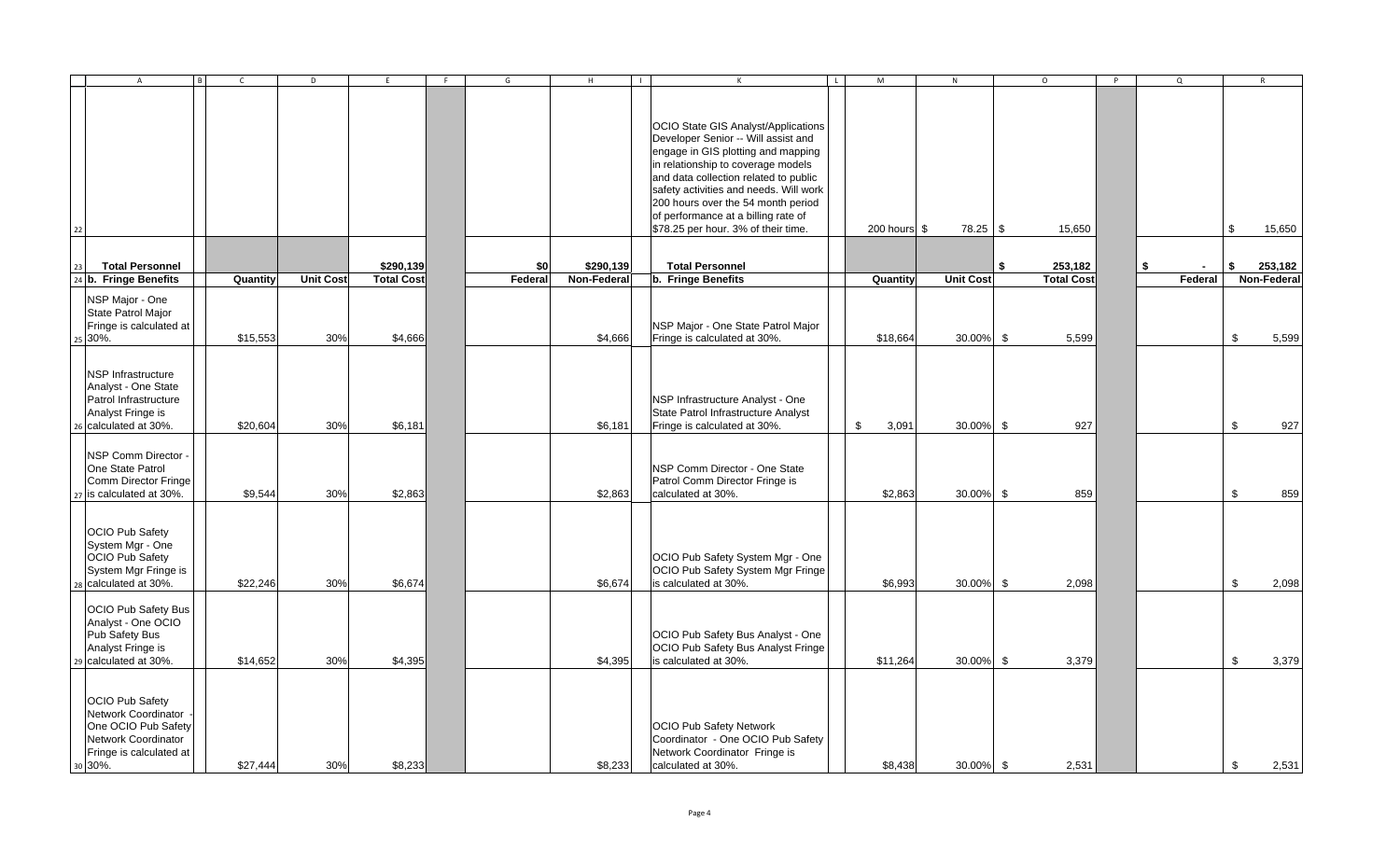|    | $\overline{A}$                                                                                                  | $\overline{B}$ | $\mathsf{C}$ | D   | F       | F | G | H       | $\blacksquare$ | $\mathsf{K}$                                                                                             | $\mathsf{L}$ | M        | N            |               | $\circ$ | P | $\Omega$             | R            |
|----|-----------------------------------------------------------------------------------------------------------------|----------------|--------------|-----|---------|---|---|---------|----------------|----------------------------------------------------------------------------------------------------------|--------------|----------|--------------|---------------|---------|---|----------------------|--------------|
|    | <b>OCIO Pub Safety</b><br>Admin Assist - One<br>OCIO Pub Safety<br>Admin Assist Fringe<br>is calculated at 30%. |                | \$5,095      | 30% | \$1,528 |   |   | \$1,528 |                | OCIO Pub Safety Admin Assist -<br>One OCIO Pub Safety Admin Assist<br>Fringe is calculated at 30%.       |              | \$7,834  | 30.00% \$    |               | 2,350   |   |                      | \$<br>2,350  |
|    | Chief Information<br>Officer - One Chief<br>Information Officer<br>Fringe is calculated at<br>32 30%.           |                | \$19,700     | 30% | \$5,910 |   |   | \$5,910 |                | Chief Information Officer - One Chief<br>Information Officer Fringe is<br>calculated at 30%.             |              | \$44,134 | $30.00\%$ \$ |               | 13,240  |   |                      | \$<br>13,240 |
|    | <b>OCIO IT</b><br>Administrator - One<br><b>OCIO IT</b><br>Administrator Fringe<br>is calculated at 30%.        |                | \$31,200     | 30% | \$9,360 |   |   | \$9,360 |                | OCIO IT Administrator - One OCIO-<br>IT Administrator Fringe is calculated<br>at 30%.                    |              | \$       | 30.00%       | \$            |         |   |                      | \$           |
| 34 |                                                                                                                 |                |              |     |         |   |   |         |                | OCIO IT Network Administrator -<br>One OCIO IT Network<br>Adminsistrator Fringe is calculated at<br>30%. | \$           | 25,076   | 30.00% \$    |               | 7,523   |   |                      | \$<br>7,523  |
|    | <b>OCIO Network</b><br>Manager - One OCIO<br>Network Manager<br>Fringe is calculated at<br>35 30%.              |                | \$12,780     | 30% | \$3,834 |   |   | \$3,834 |                | OCIO Network Manager - One<br>OCIO Network Manager Fringe is<br>calculated at 30%.                       |              | \$19,649 | 30.00% \$    |               | 5,895   |   |                      | \$<br>5,895  |
|    | OCIO Telecomm<br>Manager - One OCIO<br>Telecomm Manager<br>Fringe is calculated at<br>30%.                      |                | \$23,618     | 30% | \$7,086 |   |   | \$7,086 |                | OCIO Telecomm Manager - One<br>OCIO Telecomm Manager Fringe is<br>calculated at 30%.                     |              | \$3,543  | 30.00% \$    |               | 1,063   |   |                      | \$<br>1,063  |
|    | <b>OCIO</b> Database<br>Analyst - One OCIO<br>Database Analyst<br>Fringe is calculated at<br>37 30%.            |                | \$8,602      | 30% | \$2,581 |   |   | \$2,581 |                | OCIO Database Analyst One-<br>OCIO Database Analyst Fringe is-<br>calculated at 30%.                     |              | \$0      | 0.00%        | $\mathfrak s$ |         |   | \$<br>$\overline{a}$ | \$           |
|    | Fire Marshal - One<br><b>Fire Marshal</b><br>Assistant Fringe is<br>calculated at 30%.                          |                | \$10,571     | 30% | \$3,171 |   |   | \$3,171 |                | Fire Marshal - One Fire Marshal<br>Assistant Fringe is calculated at<br>30%.                             |              | \$16,273 | 30.00% \$    |               | 4,882   |   |                      | \$<br>4,882  |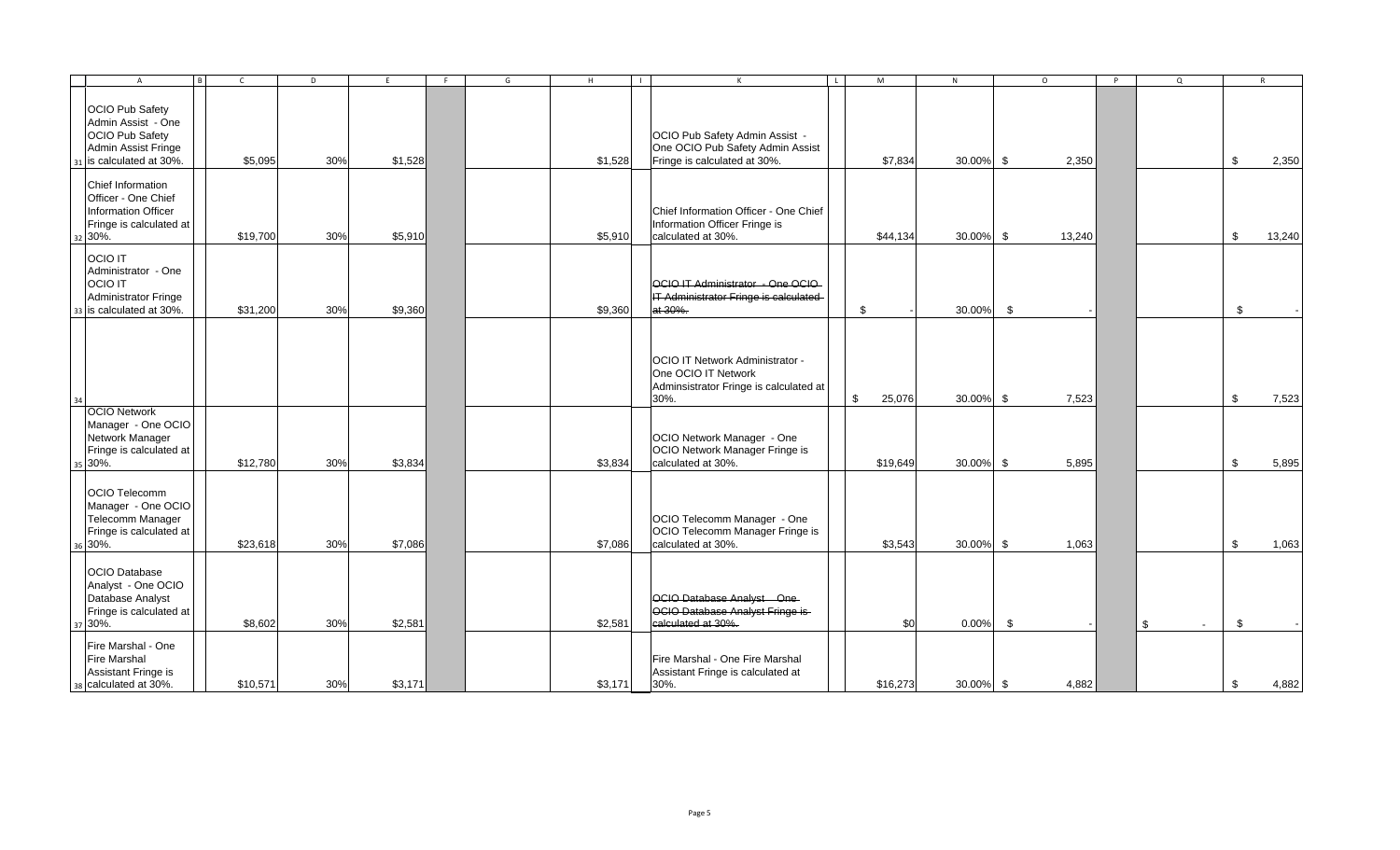| $\overline{A}$                                                                                                                                                                                                                                                                                                                                              |                 | D                | E                    | F. | G                | H           | $\mathsf{k}$                                                                                                                                                                               | $\mathsf{L}$ | M            | N                |                | $\circ$           | $\mathsf{P}$ |     | $\Omega$ |               | $\mathbf{R}$ |
|-------------------------------------------------------------------------------------------------------------------------------------------------------------------------------------------------------------------------------------------------------------------------------------------------------------------------------------------------------------|-----------------|------------------|----------------------|----|------------------|-------------|--------------------------------------------------------------------------------------------------------------------------------------------------------------------------------------------|--------------|--------------|------------------|----------------|-------------------|--------------|-----|----------|---------------|--------------|
| Game & Parks - One<br><b>Game and Parks Law</b><br>Enf Assist Admin<br>Fringe is calculated at<br>39 30%.                                                                                                                                                                                                                                                   | \$10,071        | 30%              | \$3,021              |    |                  | \$3,021     | Game & Parks - One Game and<br>Parks Law Enf Assist Admin Fringe<br>is calculated at 30%.                                                                                                  |              | \$3,096      | 30.00% \$        |                | 929               |              |     |          | $\mathfrak s$ | 929          |
| <b>OCIO Security Officer</b><br>One OCIO Security<br>Officer Fringe is<br>calculated at 30%.<br>40                                                                                                                                                                                                                                                          | \$5,894         | 30%              | \$1,768              |    |                  | \$1,768     | OCIO Security Officer - One OCIO<br>Security Officer Fringe is calculated<br>at 30%.                                                                                                       |              | \$7,250      | 30.00% \$        |                | 2,175             |              |     |          | \$            | 2,175        |
| Database<br>administrator to<br>develop asset<br>database. Fringe is<br>41 calculated at 30%.                                                                                                                                                                                                                                                               | \$26,283        | 30%              | \$7,885              |    |                  | \$7,885     | Database administrator to develop-<br>asset database. Fringe is calculated<br>at 30%.                                                                                                      |              | \$0          | 0.00%            | $\mathfrak{F}$ |                   |              | -\$ |          | \$            |              |
| <b>Business Analyst to</b><br>develop process/data<br>collection for Phase II,<br>Develop Survey data<br>and<br>Implement/Process<br>survey. Fringe is<br>42 calculated at 30%.                                                                                                                                                                             | \$26,283        | 30%              | \$7,885              |    |                  | \$7,885     | Business Analyst to develop-<br>process/data collection for Phase II,<br>Develop Survey data and<br>Implement/Process survey. Fringe is<br>calculated at 30%.                              |              | \$0          | $0.00\%$         | - \$           |                   |              | \$  | $\sim$   | \$.           |              |
| 43<br><b>Total Fringe Benefits</b>                                                                                                                                                                                                                                                                                                                          |                 |                  | \$87,042             |    | \$0              | \$87,042    | <b>Total Fringe Benefits</b>                                                                                                                                                               |              |              |                  | \$             | 53,450            |              | \$  |          | \$            | 53,450       |
| 44 c. Travel                                                                                                                                                                                                                                                                                                                                                | Quantity        | <b>Unit Cost</b> | <b>Total Cost</b>    |    | Federa           | Non-Federal | c. Travel                                                                                                                                                                                  |              | Quantity     | <b>Unit Cost</b> |                | <b>Total Cost</b> |              |     | Federal  |               | Non-Federal  |
| ivilleage for vvorking<br><b>Group Meetings Local</b><br>- 388 individuals<br>traveling in 97<br>vehicles (4 individuals<br>per vehicle). 97<br>vehicles at 1 trip per<br>year $x 3$ years = 291<br>vehicles. 400 miles<br>roundtrip times \$.565<br>per mile = $$226$ per<br>vehicle. Mileage for<br>three meetings over<br>three years is<br>45 \$65,766. | 291 Vehicles \$ |                  | 226.00 \$ 65,766.000 |    | 65,766.000<br>\$ |             | Mileage for Nebraska Public Safety<br>Broadband Working Group quarterly<br>meetings. Ten individuals traveling<br>200 miles round trip 4 times a year<br>for 4.5 years at \$.575 per mile. |              | 36,000 miles | $$0.575$ \ \$    |                | 20,700            |              | \$  | 20,700   |               |              |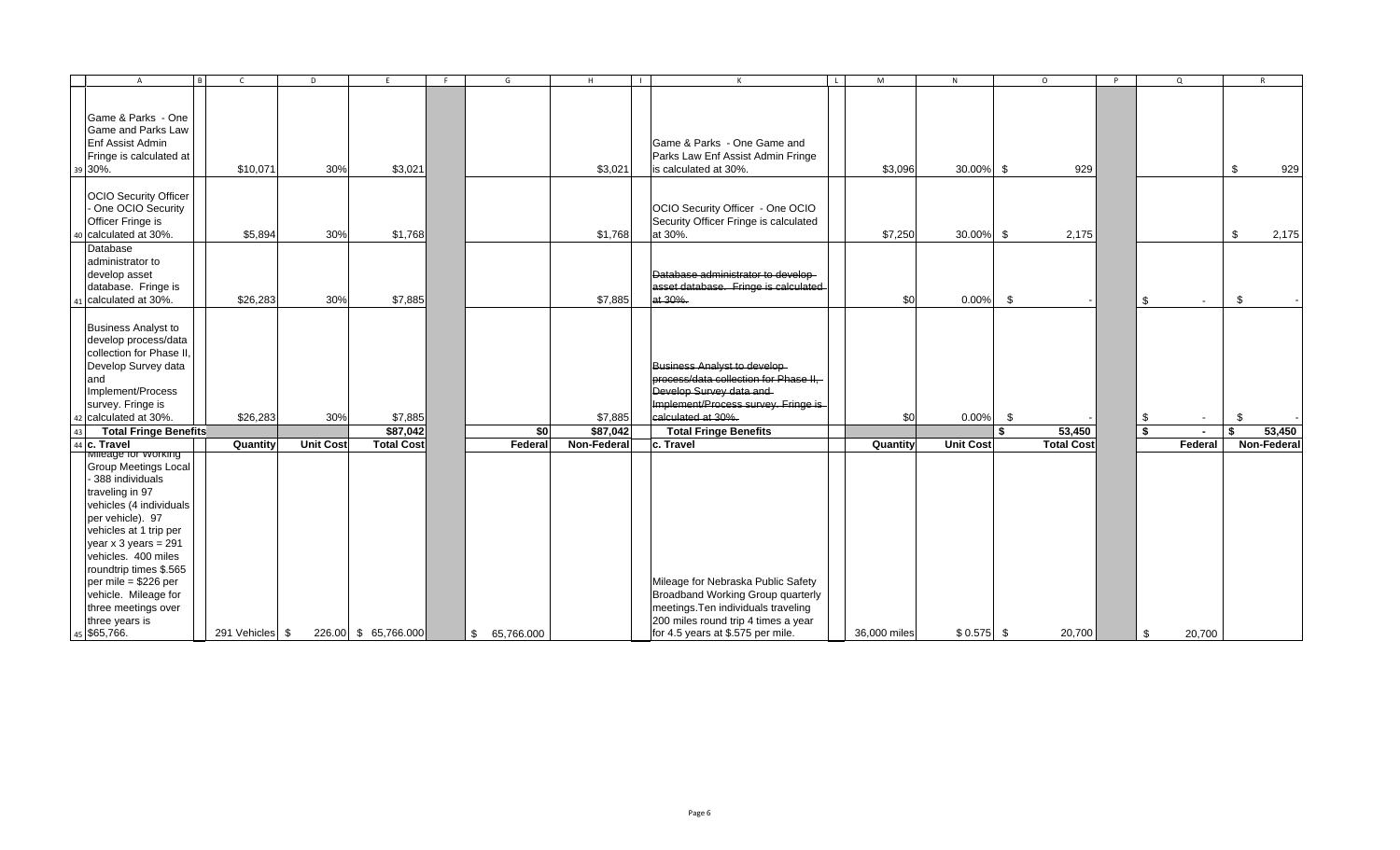| $\overline{A}$<br>$\vert$ B                                                                                                                                                                                                                                                                                                                                      | $\mathsf{C}$            | D        | F.                         | F. | G                          | H | $\mathsf{K}$                                                                                                                                                                                                                                                                                                                         | $\mathbf{L}$ | M                  | N        | $\circ$      | <b>P</b> | $\Omega$       | $\mathsf{R}$ |
|------------------------------------------------------------------------------------------------------------------------------------------------------------------------------------------------------------------------------------------------------------------------------------------------------------------------------------------------------------------|-------------------------|----------|----------------------------|----|----------------------------|---|--------------------------------------------------------------------------------------------------------------------------------------------------------------------------------------------------------------------------------------------------------------------------------------------------------------------------------------|--------------|--------------------|----------|--------------|----------|----------------|--------------|
| Hotel & Per Diem for<br><b>Working Group</b><br>Meetings Local -<br>Hotel at \$100 and per<br>diem at \$70 for each<br>trip = $$170.97$<br>entities x 4 reps per<br>entity = 388 people.<br>One trip per year over<br>3 years $(388 \times 3 =$<br>1164 people trips)<br>times $$170 =$<br>46 \$197,880                                                          | 1164 people<br>trips \$ |          | 170.00 \$ 197,880.00       |    | \$197,880.000              |   | Hotel & per diem for Nebraska<br>Public Safety Broadband Working<br>Group quarterly meetings for eight<br>people to attend one meeting<br>per/quarter for 4.5 years.                                                                                                                                                                 |              | 18 meetings \$     | 1,360.00 | \$<br>24,480 |          | $\,$<br>24,480 |              |
| Mileage for Working<br><b>Group Meetings State</b><br>- 15 state agency<br>individuals traveling in<br>5 vehicles (3<br>individuals per<br>vehicle). 5 vehicles<br>at 1 trip per year x 3<br>$years = 15$ vehicles.<br>400 miles roundtrip<br>times \$.565 per mile<br>$= $226$ per vehicle.<br>Mileage for three<br>meetings over three<br>47 years is \$3,390. | 15 Vehicles \$          | 226.00   | $\mathfrak{F}$<br>3,390.00 |    | $\mathfrak s$<br>3,390.000 |   | Mileage for Working Group Meetings<br>State 15 state agency individuals<br>traveling in 5 vehicles (3 individuals<br>per vehicle). 5 vehicles at 1 trip per<br>year $x$ 3 years = 15 vehicles. 400-<br>miles roundtrip times \$.565 per mile-<br>= \$226 per vehicle. Mileage for<br>three meetings over three years is-<br>\$3,390. |              | <b>15 Vehicles</b> | \$       | \$           |          | \$             |              |
| Hotel & Per Diem for<br><b>Working Group</b><br>Meetings State for<br>state entities - Hotel<br>at \$100 and per diem<br>at \$70 for each trip $=$<br>$$170.$ 5 entities $\times 3$<br>reps per entity = $15$<br>people. One trip per<br>year over 3 years (15<br>$x 3 = 45$ people trips)<br>48 times $$170 = $7,650$                                           | 15 people trips         | \$170.00 | \$2,550                    |    | \$2,550                    |   | Hotel & Per Diem for Working Group<br>Meetings State for state entities -<br>Hotel at \$100 and per diem at \$70-<br>for each trip = $$170.5$ entities x 3<br>reps per entity = 15 people. One trip-<br>per year over $3$ years (15 x $3 = 45$<br>people trips) times $$170 = $7,650$                                                |              | 15 people trips    | \$0.00   | \$0          |          | \$0            |              |
| 49                                                                                                                                                                                                                                                                                                                                                               |                         |          |                            |    |                            |   | Mileage for 5 in-state stakeholder<br>meetings for 120 state and local<br>stakeholders attending driving an<br>average of 300 miles each round<br>trip.                                                                                                                                                                              |              | 180,000 miles      |          | 103,500      |          | \$<br>103,500  |              |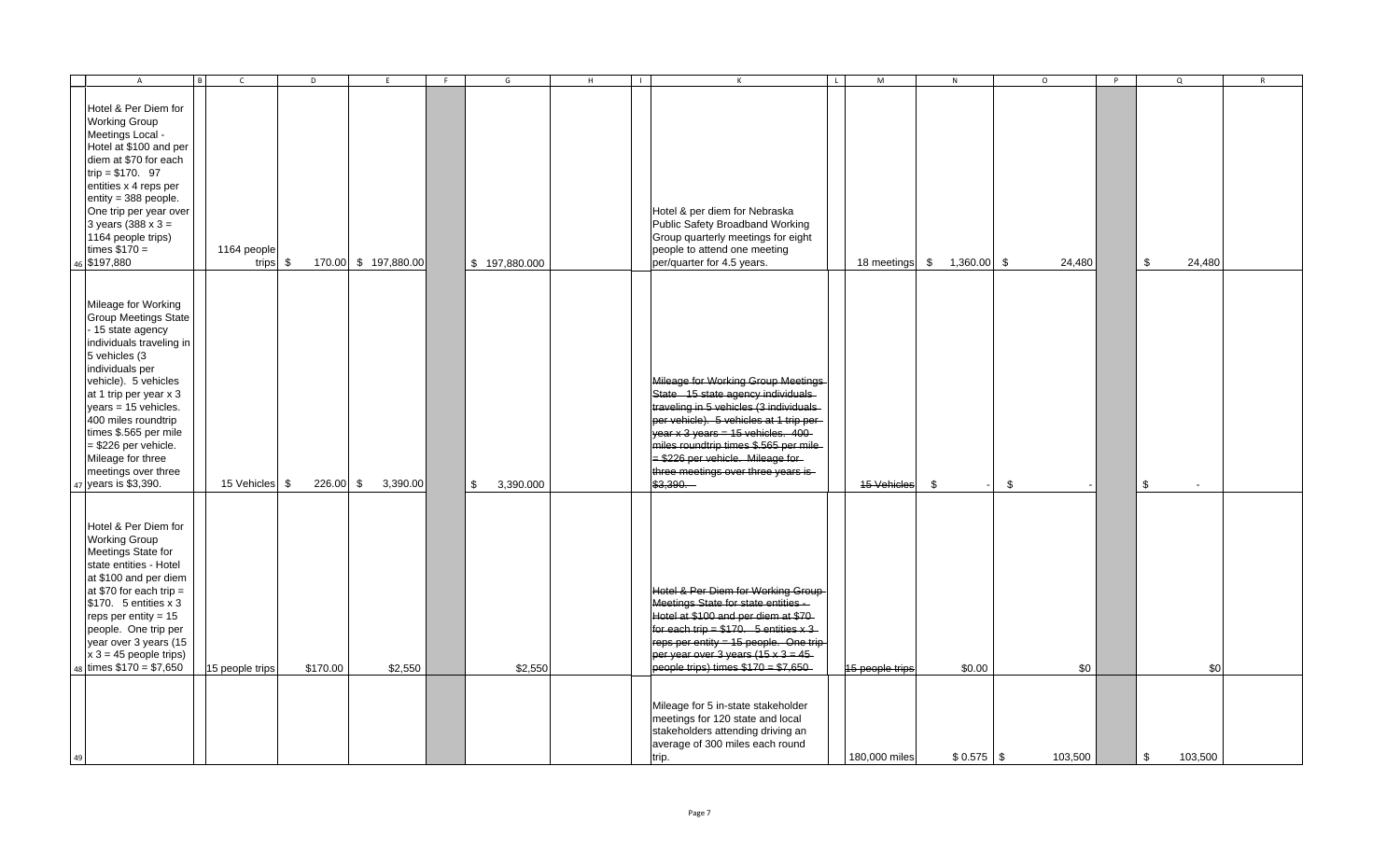|    | $\overline{A}$<br>R                                                                                                                                                                                                                                                                                                               | $\mathsf{C}$ | D       | F.       | - F | G        | H | $\Box$<br>$\mathsf{K}$                                                                                                                                                                                                                                             | $\mathbf{L}$ | M                                                 | N             | $\Omega$ | P | $\Omega$      | $\mathsf{R}$ |
|----|-----------------------------------------------------------------------------------------------------------------------------------------------------------------------------------------------------------------------------------------------------------------------------------------------------------------------------------|--------------|---------|----------|-----|----------|---|--------------------------------------------------------------------------------------------------------------------------------------------------------------------------------------------------------------------------------------------------------------------|--------------|---------------------------------------------------|---------------|----------|---|---------------|--------------|
| 50 |                                                                                                                                                                                                                                                                                                                                   |              |         |          |     |          |   | Hotel and per diem for 5 in-state<br>stakeholder meetings for 120 state<br>and local stakeholders attending<br>statewide meeting.                                                                                                                                  |              | Hotel for 600<br>nights lodging<br>& per diem. \$ | $146.00$ \$   | 87,600   |   | \$<br>87,600  |              |
|    | <b>Travel for Regional</b><br>and National<br>Meetings with FirstNet<br>- 10 individuals will<br>attend 6 meetings<br>over 3 years - Airfare<br>is estimated at<br>\$700/ticket; hotel is<br>estimated at<br>\$300/night for one<br>night; per diem is<br>estimated at \$76/day<br>for two days, for a<br>51 total of \$1152/trip | 60 trips     | \$1,152 | \$69,120 |     | \$69,120 |   | Travel for Regional and National<br>meetings regarding<br>broadband/FirstNet related subject<br>matter. Four state and local<br>stakeholders will attend 21 meeting<br>over 4.5 years.                                                                             |              | 21 trips/<br>meetings \$                          | $6,112.00$ \$ | 128,352  |   | \$<br>128,352 |              |
|    | Instate Travel for<br>Program Manager -<br>each trip is a two day<br>trip estimated as<br>follows: 400 miles<br>roundtrip at \$.565 per<br>mile = $$226$ , one hotel<br>night at \$100, and 2<br>days per diem at \$70<br>(\$35 per day) for a<br>total of \$396 per trip.<br>Over the three years<br>52 we estimated 45 trips.   | 45 trips     | \$396   | \$17,820 |     | \$17,820 |   | In-state and regional travel for<br>Program Manager - each trip for<br>smaller meetings is a two day trip<br>with an overnight lodging, mileage<br>and per diem expenses. Similar to<br>line 54 travels except those will be<br>paid for with non-federal dollars. |              | 30 trips \$                                       | 400.00 \$     | 12,000   |   | \$<br>12,000  |              |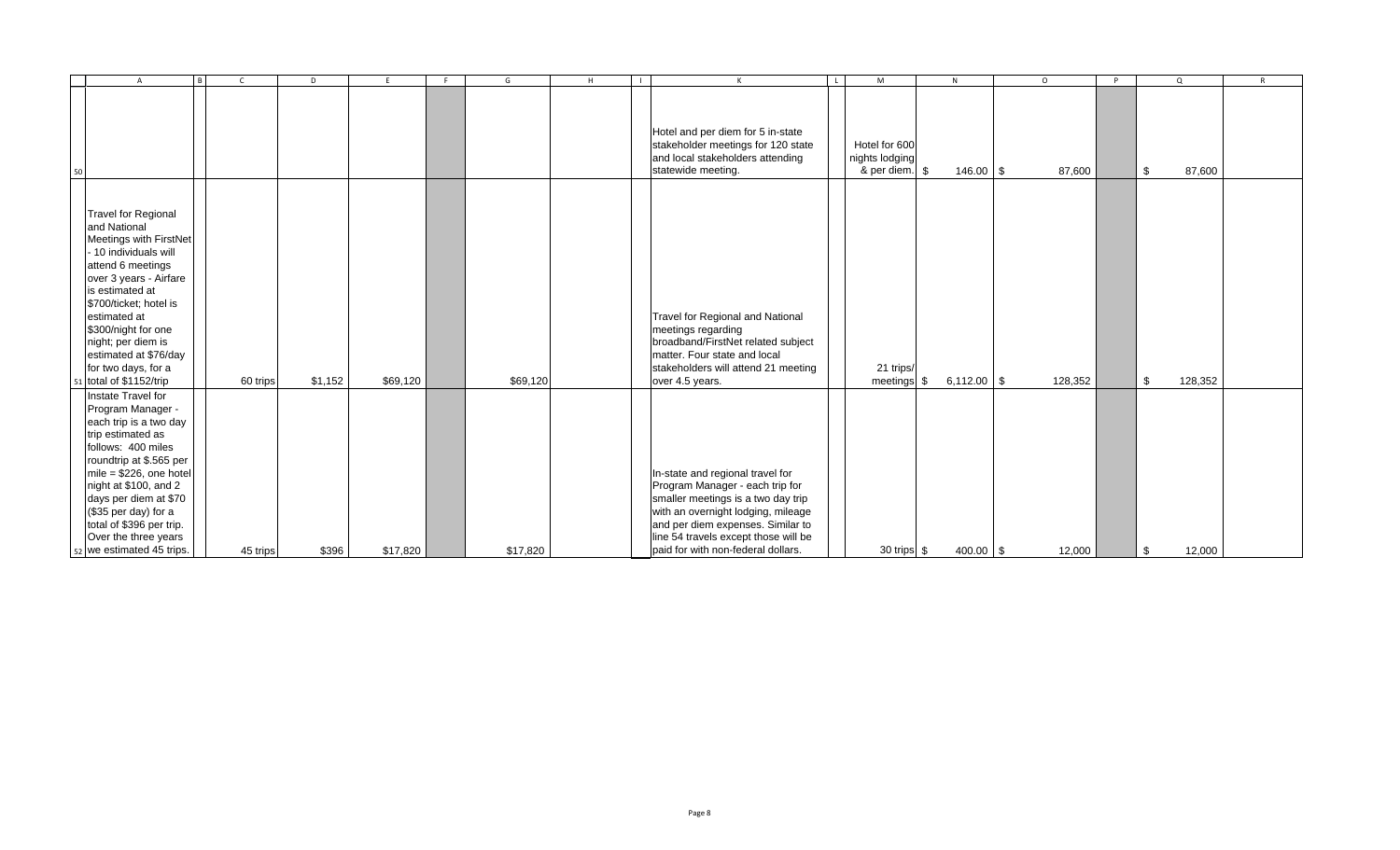|    | A | B | $\mathsf{C}$ | D | E | F | G | H<br>$\Box$ | $\mathsf{K}$                                                                                                                                                                                                                                                                                                                                                                                                                                                                                                                                                           | L | M             | N                          | $\circ$ | P | $\overline{a}$ | R                 |
|----|---|---|--------------|---|---|---|---|-------------|------------------------------------------------------------------------------------------------------------------------------------------------------------------------------------------------------------------------------------------------------------------------------------------------------------------------------------------------------------------------------------------------------------------------------------------------------------------------------------------------------------------------------------------------------------------------|---|---------------|----------------------------|---------|---|----------------|-------------------|
| 53 |   |   |              |   |   |   |   |             | Travel expenses for in-state<br>stakeholders workshop will be held<br>to evaluate current emergency<br>response/operations plans,<br><b>Statewide Communications</b><br>Interoperability Plan (SCIP) and<br><b>Tactical Interoperabile</b><br>Communications Plans (TICP) and<br>incorporate broadband needs into<br>said plans. Will seek Training<br>Assistance from Office of<br><b>Emergency Communications. This</b><br>will have will involve 54<br>stakeholders. Funds will assist in<br>reimbursing mileage, motel rooms,<br>per diem and meeting room rental. |   |               | 1 Workshop \$ 23,775.00 \$ | 23,775  |   | \$<br>23,775   |                   |
| 54 |   |   |              |   |   |   |   |             | Some of Program Managers in state<br>and regional travels for smaller<br>meetings will be paid for with State<br>OCIO funds to contribute to the<br>match portion of the grant. Each trip<br>will be 2 days in length. Lodging,<br>mileage and per diem is estimated to<br>cost \$400. per trip. Similar to line 52<br>travels except those will be funded<br>with federal dollars.                                                                                                                                                                                    |   | 18 Trips \$   | $400.00$ \$                | 7,200   |   |                | 7,200<br><b>S</b> |
| 55 |   |   |              |   |   |   |   |             | To gain stakeholder input, guidance<br>and direction to FIRSTNET's<br>questions of stages of deployment<br>and adequacy of coverage Nebraska<br>will hold 8 stakeholder meetings.<br>One in each of the states 8 FEMA<br>Planning, Exercise and Training<br>(PET) Regions. Costs will cover<br>meeting room rental, mileage for<br>stakeholders and state employees<br>and lodging costs and per diems for<br>state employees.                                                                                                                                         |   | 8 meetings \$ | $1,000.00$ \$              | 8,000   |   | \$<br>8,000    |                   |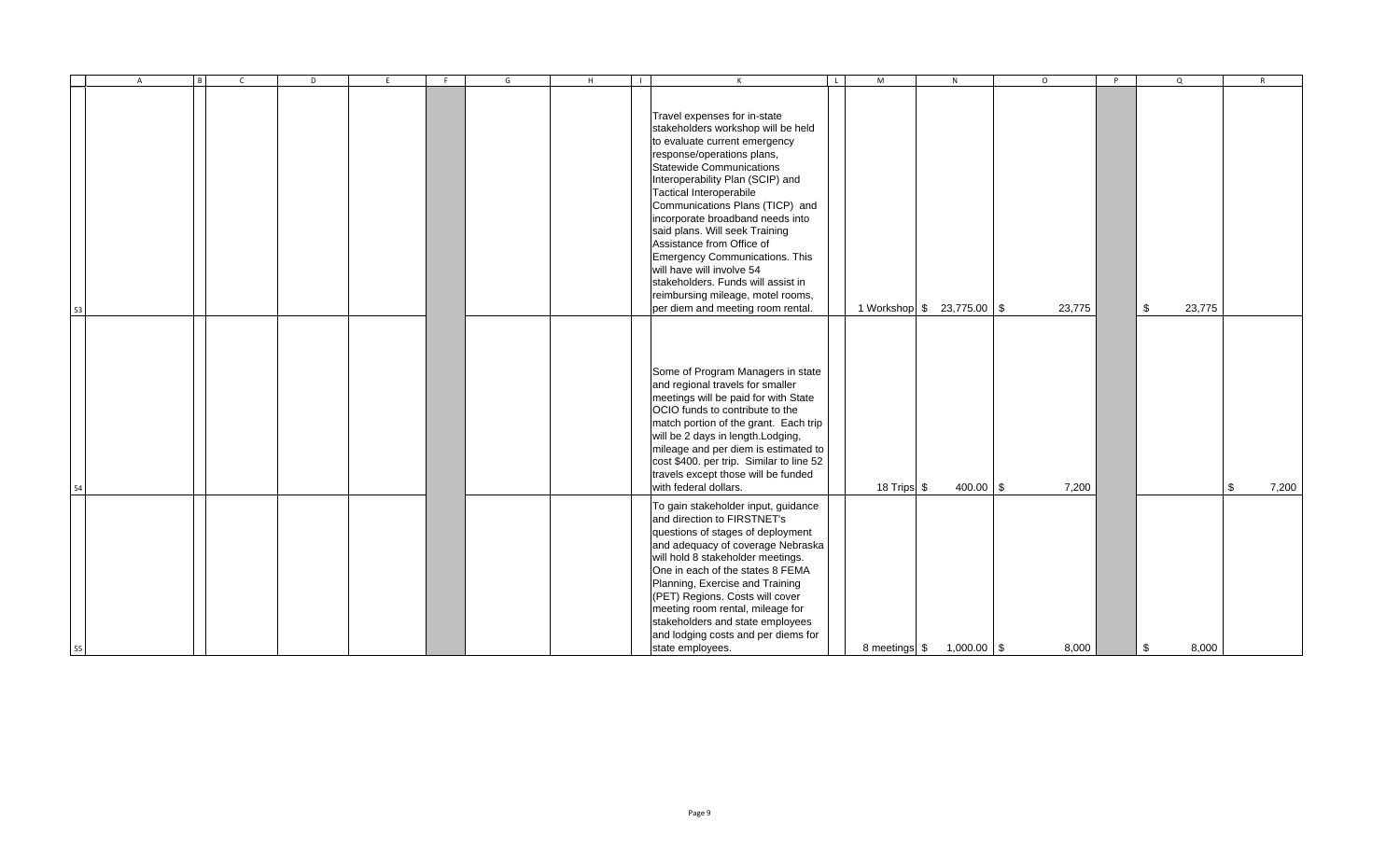|    | $\overline{A}$                                                                                                                                            | B | $\mathsf{C}$ | D                |                     | G                   | H           | $\mathsf{K}$<br>$\mathsf{L}$                                                                                                                                                                                                                                                                                                                                                 | M              | N                      | $\circ$              | P. |          | $\Omega$            | $\mathsf{R}$   |
|----|-----------------------------------------------------------------------------------------------------------------------------------------------------------|---|--------------|------------------|---------------------|---------------------|-------------|------------------------------------------------------------------------------------------------------------------------------------------------------------------------------------------------------------------------------------------------------------------------------------------------------------------------------------------------------------------------------|----------------|------------------------|----------------------|----|----------|---------------------|----------------|
|    |                                                                                                                                                           |   |              |                  |                     |                     |             |                                                                                                                                                                                                                                                                                                                                                                              |                |                        |                      |    |          |                     |                |
|    |                                                                                                                                                           |   |              |                  |                     |                     |             |                                                                                                                                                                                                                                                                                                                                                                              |                |                        |                      |    |          |                     |                |
|    | National & Regional                                                                                                                                       |   |              |                  |                     |                     |             |                                                                                                                                                                                                                                                                                                                                                                              |                |                        |                      |    |          |                     |                |
|    | <b>Travel for Program</b>                                                                                                                                 |   |              |                  |                     |                     |             |                                                                                                                                                                                                                                                                                                                                                                              |                |                        |                      |    |          |                     |                |
|    | Manager - each trip is                                                                                                                                    |   |              |                  |                     |                     |             |                                                                                                                                                                                                                                                                                                                                                                              |                |                        |                      |    |          |                     |                |
|    | a two day trip                                                                                                                                            |   |              |                  |                     |                     |             |                                                                                                                                                                                                                                                                                                                                                                              |                |                        |                      |    |          |                     |                |
|    | estimated at follows:                                                                                                                                     |   |              |                  |                     |                     |             |                                                                                                                                                                                                                                                                                                                                                                              |                |                        |                      |    |          |                     |                |
|    | Airfare at \$700, one                                                                                                                                     |   |              |                  |                     |                     |             |                                                                                                                                                                                                                                                                                                                                                                              |                |                        |                      |    |          |                     |                |
|    | hotel night at \$300,                                                                                                                                     |   |              |                  |                     |                     |             | National & Regional Travel for Chief                                                                                                                                                                                                                                                                                                                                         |                |                        |                      |    |          |                     |                |
|    | and 2 days per diem                                                                                                                                       |   |              |                  |                     |                     |             | Information Officer (CIO), Single                                                                                                                                                                                                                                                                                                                                            |                |                        |                      |    |          |                     |                |
|    | at \$76 for a total of                                                                                                                                    |   |              |                  |                     |                     |             | Point of Contact (SPOC) and SLIPG                                                                                                                                                                                                                                                                                                                                            |                |                        |                      |    |          |                     |                |
|    | \$1152 per trip. Over                                                                                                                                     |   |              |                  |                     |                     |             | Program Manager to attend FirstNet                                                                                                                                                                                                                                                                                                                                           |                |                        |                      |    |          |                     |                |
|    | the three years we                                                                                                                                        |   |              |                  |                     |                     |             | related meetings (APCO, PSCR,                                                                                                                                                                                                                                                                                                                                                | 14 trips for 3 |                        |                      |    |          |                     |                |
|    | estimated 8 trips.                                                                                                                                        |   | 8 trips      | \$1,152          | \$9,216             | \$9,216             |             | etc.)                                                                                                                                                                                                                                                                                                                                                                        | travelers.     | 1,828.00 \$<br>- \$    | 76,776               |    | \$       | 76,776              |                |
| 57 | <b>Total Travel</b>                                                                                                                                       |   |              |                  | \$365,742           | \$365,742           | \$0         | <b>Total Travel</b>                                                                                                                                                                                                                                                                                                                                                          |                |                        | \$<br>492,383        |    | -\$      | $485,183$ \$        | 7,200          |
|    | 58 d. Equipment                                                                                                                                           |   | Quantity     | <b>Unit Cost</b> | <b>Total Cost</b>   | Federal             | Non-Federal | d. Equipment                                                                                                                                                                                                                                                                                                                                                                 | Quantity       | <b>Unit Cost</b>       | <b>Total Cost</b>    |    |          | Federal             | Non-Federal    |
|    | 59 N/A                                                                                                                                                    |   |              | \$0              | \$0                 | \$0                 |             | N/A                                                                                                                                                                                                                                                                                                                                                                          |                | 0 <sup>5</sup>         | \$                   |    | \$       |                     |                |
| 60 | <b>Total Equipment</b>                                                                                                                                    |   |              |                  | $\overline{50}$     | \$0                 | \$0         | <b>Total Equipment</b>                                                                                                                                                                                                                                                                                                                                                       |                |                        | \$                   |    | \$       | $\blacksquare$      | \$<br>$\sim$   |
|    | 61 e. Supplies                                                                                                                                            |   | Quantity     | <b>Unit Cost</b> | <b>Total Cost</b>   | Federal             | Non-Federal | e. Supplies                                                                                                                                                                                                                                                                                                                                                                  | Quantity       | <b>Unit Cost</b>       | <b>Total Cost</b>    |    |          | Federal             | Non-Federal    |
| 63 | 62 Desktop computer<br><b>Total Supplies</b>                                                                                                              |   |              | \$2,900          | <b>FALSE</b><br>\$0 | <b>FALSE</b><br>\$0 | \$0         | The SLIGP Program Manager will be<br>provided with a desk top computor<br>@ \$2,900. Lap top computor \$1,000.<br>Directories for county/municipal<br>agencies and officials @ \$1,000.<br>Folders and support items for<br>meetings & presentations \$2,000.<br>Other necessary office supplies<br>(pens, paper, file folders, etc.) @<br>\$1,161.<br><b>Total Supplies</b> | Multiple \$    | $8,061.00$ \$          | 8,061<br>8,061<br>\$ |    | \$<br>Ŝ. | $2,900$ \$<br>2,900 | 5,161<br>5,161 |
|    |                                                                                                                                                           |   |              |                  |                     |                     |             |                                                                                                                                                                                                                                                                                                                                                                              |                |                        |                      |    |          |                     |                |
|    | 64 f. Contractual                                                                                                                                         |   | Quantity     | <b>Unit Cost</b> | <b>Total Cost</b>   | Federal             | Non-Federal | Contractual                                                                                                                                                                                                                                                                                                                                                                  | Quantity       | <b>Unit Cost</b>       | <b>Total Cost</b>    |    |          | Federal             | Non-Federal    |
|    | Program Manager -<br>Person hired for grant<br>management and<br>oversight, estimated<br>at monthly salary of<br>\$7,500 per month for<br>65 three years. |   | 36 months    | \$7,500          | \$270,000           | \$270,000           | \$0         | Program Manager - Person hired for<br>grant management and oversight,<br>\$55/hour estimated at monthly salary<br>of \$8,250 per month for 4.5 years/54<br>months.                                                                                                                                                                                                           |                | 54 \$<br>$8,250.00$ \$ | 445,500              |    | \$       | 445,500 \$          |                |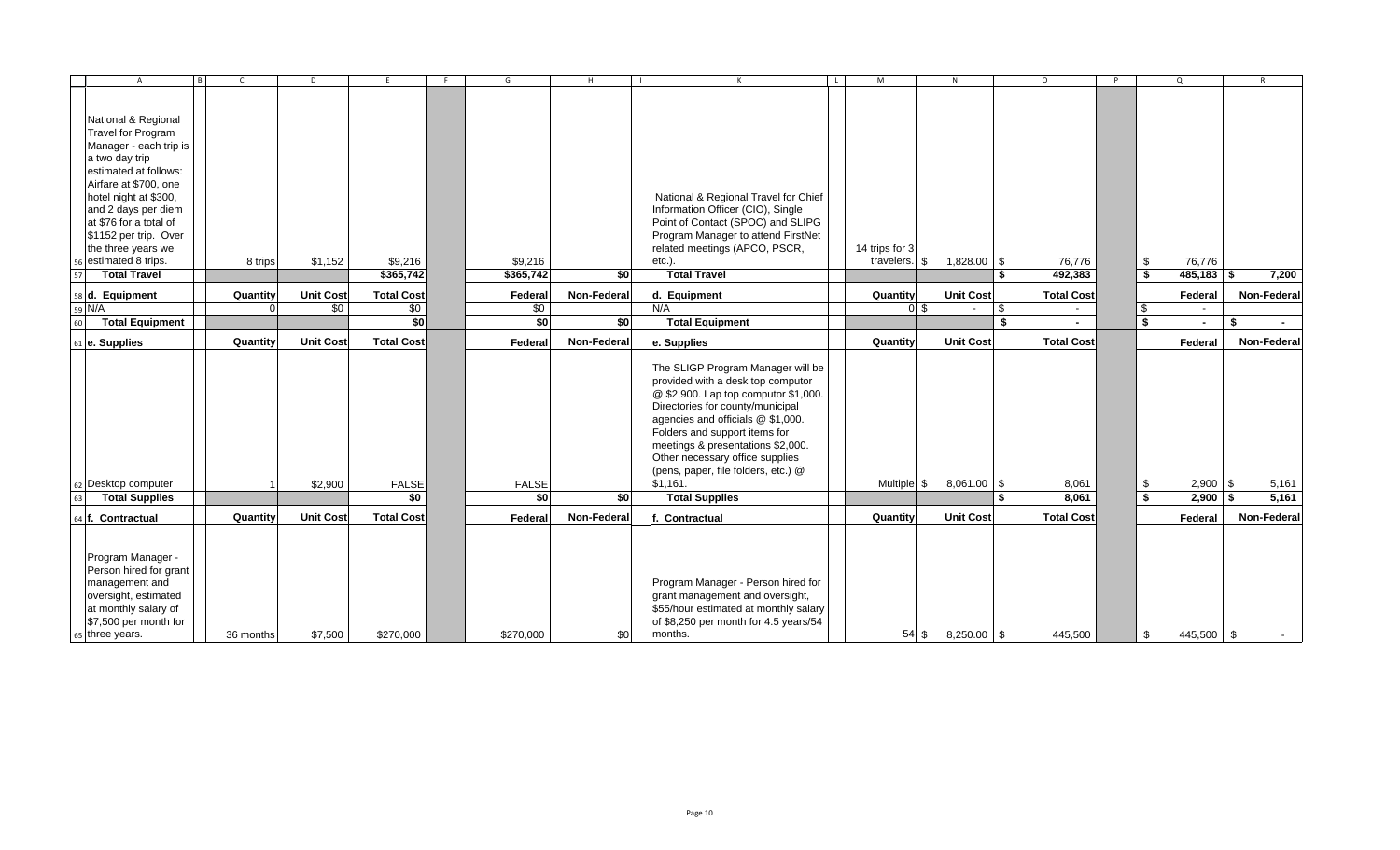|    | B<br>$\overline{A}$                                                                                                                                                                                                                                                                          | $\mathsf{C}$ | D     |           | F | G         | H   | $\mathsf{K}$                                                                                                                                                                                                                                                                                             | $\mathbf{L}$ | M                 | N            | $\circ$ | $\mathsf{P}$ | $\Omega$     |    |
|----|----------------------------------------------------------------------------------------------------------------------------------------------------------------------------------------------------------------------------------------------------------------------------------------------|--------------|-------|-----------|---|-----------|-----|----------------------------------------------------------------------------------------------------------------------------------------------------------------------------------------------------------------------------------------------------------------------------------------------------------|--------------|-------------------|--------------|---------|--------------|--------------|----|
| 67 |                                                                                                                                                                                                                                                                                              |              |       |           |   |           |     | State GIS Coordinator/Applications<br>Developer Lead-Contractor - Will<br>engage in GIS plotting and mapping<br>relating to data collection and<br>coverage objectives related to public<br>safety activities and needs. Will work<br>11 hours a month for 54 months at<br>billing rate of \$90.25/hour. |              | 594hours \$       | $90.25$ \$   | 53,608  |              | \$<br>53,608 |    |
|    |                                                                                                                                                                                                                                                                                              |              |       |           |   |           |     | Tribal Outreach Coordinator - Person<br>hired to further engage Omaha Sioux<br>and Winnebago tribes about FirstNet<br>and to assist in data collection and<br>planning activities.                                                                                                                       |              | 1,400 hours $\$\$ | $35.00$ \$   | 49,000  |              | 49,000<br>\$ |    |
|    |                                                                                                                                                                                                                                                                                              |              |       |           |   |           |     | Tribal Outreach Coordinator - Person<br>hired to further engage the Ponca<br>Tribe about FirstNet and to assist in<br>data collection and planning<br>activities.                                                                                                                                        |              | 1,400 hours $\$\$ | $35.00$ \$   | 49,000  |              | \$<br>49,000 |    |
| 70 |                                                                                                                                                                                                                                                                                              |              |       |           |   |           |     | Tribal Outreach Coordinator - Person<br>hired tofurther engage the Santee<br>Sioux Tribe about FirstNet and to<br>assist in data collection and planning<br>activites.                                                                                                                                   |              | 857.15 hours \$   | $35.00$ \ \$ | 30,000  |              | \$<br>30,000 |    |
|    | Data Collection from<br>Public Safety entities -<br>Contractor engaged<br>to collect data from<br>public safety entities<br>In State. Estimated at<br>102 entities at 25<br>hours per entity $=$<br>2550 hours times<br>\$200/hour (2 people)<br>at \$100 each) for a<br>71 total \$510,000. | 2550 hours   | \$200 | \$510,000 |   | \$510,000 | \$0 | Data Collection from Public Safety<br>entities - Contractor engaged to-<br>collect data from public safety<br>entities in State. Estimated at 102<br>entities at 25 hours per entity = 2550<br>hours times \$200/hour (2 people at<br>\$100 each) for a total \$510,000.                                 |              | 2550 hours        | \$200        | \$0     |              | \$           | \$ |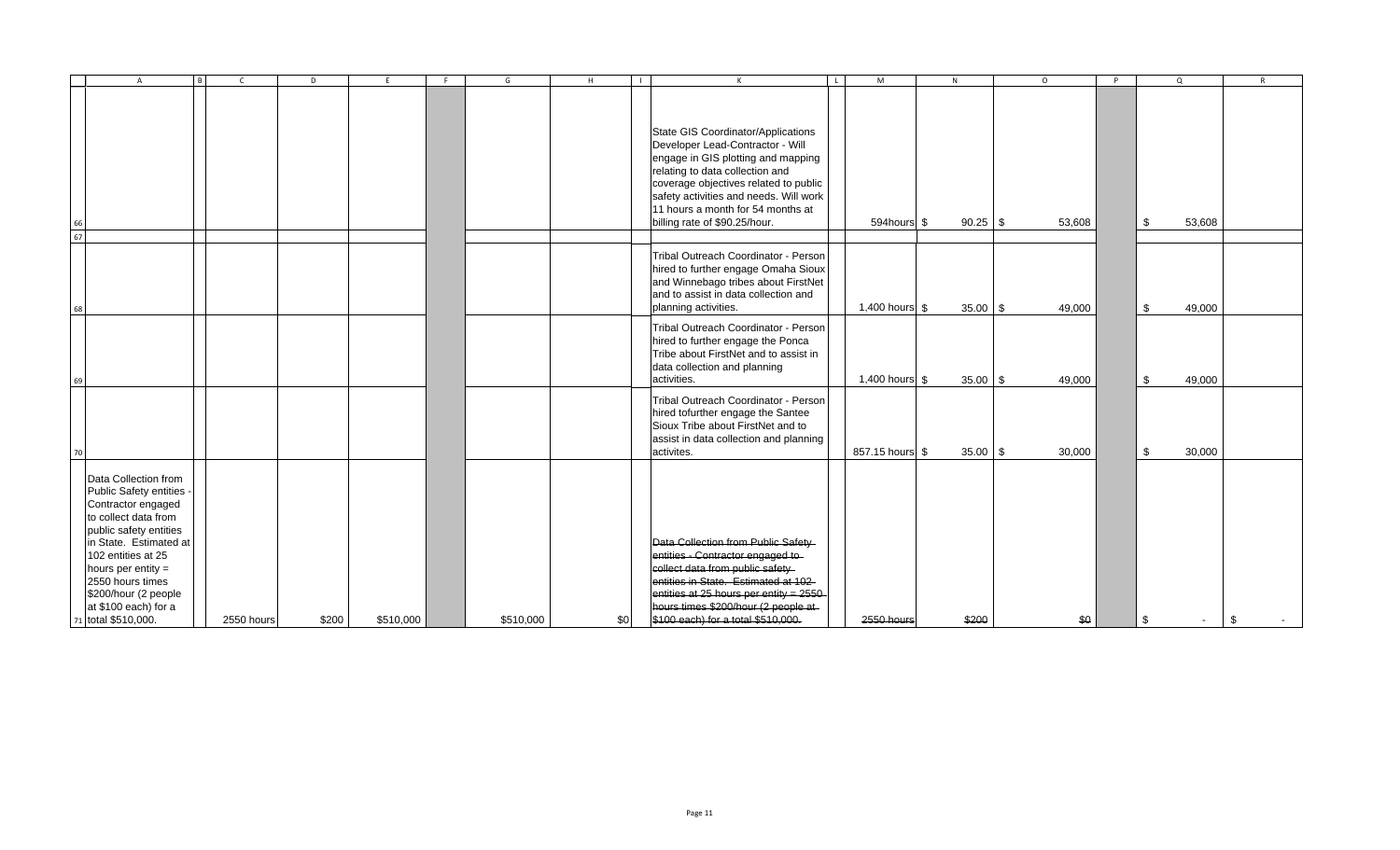| B<br>$\mathsf{A}$                                                                                                                                                                                                                                                                                                                                | $\mathsf{C}$ | D     | E        | F | G        | H   | $\mathbf{L}$ | $\mathsf{K}$                                                                                                                                                                                                                                                                                                          | $\overline{1}$ | M            | N           | $\circ$  | P | Q                 | $\mathsf{R}$ |
|--------------------------------------------------------------------------------------------------------------------------------------------------------------------------------------------------------------------------------------------------------------------------------------------------------------------------------------------------|--------------|-------|----------|---|----------|-----|--------------|-----------------------------------------------------------------------------------------------------------------------------------------------------------------------------------------------------------------------------------------------------------------------------------------------------------------------|----------------|--------------|-------------|----------|---|-------------------|--------------|
| Final Review of Data<br>Collection with Public<br>Safety entities -<br>Contractor engaged<br>to review and finalize<br>data from public<br>safety entities in<br>State. Estimated at<br>102 entities at 3 hours<br>per entity = $306$ hours<br>times \$100/hour (1<br>person at \$100) for a<br>72 total \$30,600.                               | 306 hours    | \$100 | \$30,600 |   | \$30,600 | \$0 |              | Final Review of Data Collection with<br>Public Safety entities - Contractor<br>engaged to review and finalize data<br>from public safety entities in State.<br>Estimated at 102 entities at 3 hours<br>per entity = 306 hours times<br>\$100/hour (1 person at \$100) for a<br>total \$30,600.                        |                | 306 hours    | \$100       | \$30,600 |   | $$30,600$ \$      |              |
| Data Collection from<br>Provider entities -<br>Contractor engaged<br>to collect data from<br>entities that provide<br>services (public and<br>private) in the State.<br><b>Estimated at 55 hours</b><br>times \$100/hour (1<br>person at \$100) for a<br>total \$5,500.                                                                          | 55 hours     | \$100 | \$5,500  |   | \$5,500  | \$0 |              | Data Collection from Provider-<br>entities - Contractor engaged to-<br>collect data from entities that provide<br>services (public and private) in the<br>State. Estimated at 55 hours times<br>\$100/hour (1 person at \$100) for a<br>total \$5,500.                                                                |                | 55 hours     | \$100       | \$0      |   |                   | \$           |
| Final Review of Data<br>Collection entities that<br>provide services<br>(public and private) in<br>the State. Contractor<br>engaged to review<br>and finalize data from<br>entities that provide<br>services (public and<br>private) in the State.<br>Estimated at 17 hours<br>times \$100/hour (1<br>person at \$100) for a<br>4 total \$1,700. | 17 hours     | \$100 | \$1,700  |   | \$1,700  | \$0 |              | Final Review of Data Collection<br>entities that provide services (public<br>and private) in the State. Contractor<br>engaged to review and finalize data<br>from entities that provide services<br>(public and private) in the State.<br>Estimated at 255 hours times<br>\$100/hour (1 person at \$100 per<br>hour). |                | $255$ \$     | 100.00 \$   | 25,500   |   | \$<br>$25,500$ \$ |              |
| Contractual<br>assistance for any<br>needed field<br>verification of data<br>collection. Estimate<br>195 hours at \$200 per<br>hour (\$200 per hour<br>includes travel<br>75 expenses).                                                                                                                                                          | 195 hours    | \$200 | \$39,000 |   | \$39,000 |     |              | Contractual assistance for any<br>needed field verification and<br>identification of data collection<br>information. Estimate 195 hours at<br>\$200 per hour (\$200 per hour<br>includes travel expenses).                                                                                                            |                | 195 hours \$ | $200.00$ \$ | 39,000   |   | \$<br>39.000      |              |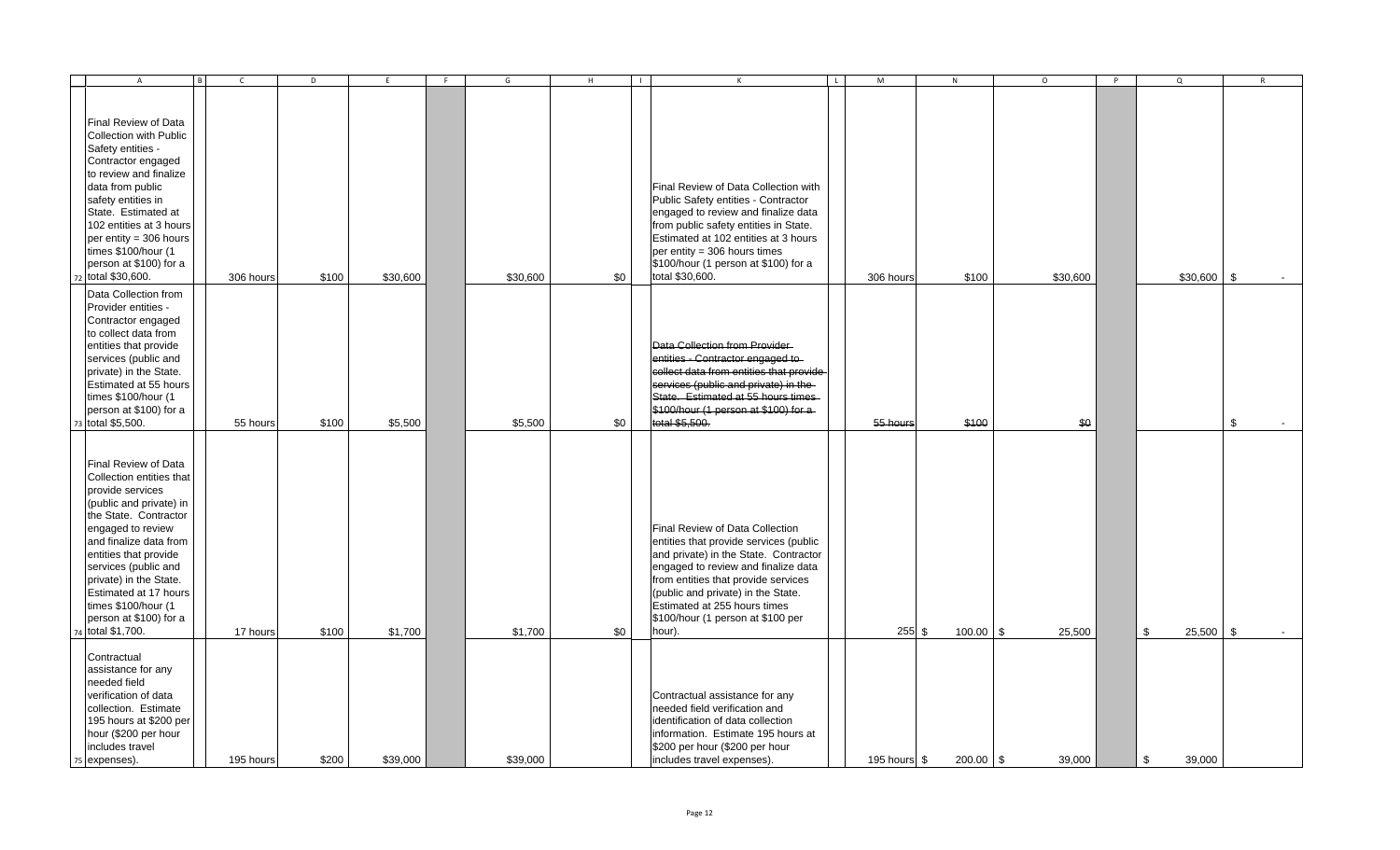| $\overline{B}$<br>$\overline{A}$                                                                                                                                                                                  | $\mathsf{C}$ | D                | E                 | F | G                    | H           | $\blacksquare$ | $\mathsf{K}$                                                                                                                                                                                                          | $\mathsf{L}$ | M          | N                | $\circ$           |       | P   | $\Omega$           |     | R           |
|-------------------------------------------------------------------------------------------------------------------------------------------------------------------------------------------------------------------|--------------|------------------|-------------------|---|----------------------|-------------|----------------|-----------------------------------------------------------------------------------------------------------------------------------------------------------------------------------------------------------------------|--------------|------------|------------------|-------------------|-------|-----|--------------------|-----|-------------|
| MOU Development -<br>contractual services<br>of legal assistance to<br>prepare MOU's for<br>102 state and local                                                                                                   |              |                  |                   |   |                      |             |                | MOU Development - contractual<br>services of legal assistance to<br>prepare MOU's for 102 state and                                                                                                                   |              |            |                  |                   |       |     |                    |     |             |
| entities at 12 hours<br>per entity times \$150                                                                                                                                                                    |              |                  |                   |   |                      |             |                | local entities at 12 hours per entity                                                                                                                                                                                 |              |            |                  |                   |       |     |                    |     |             |
| 76 per hour = \$183,600                                                                                                                                                                                           | 1224 hours   | \$150            | \$183,600         |   | \$183,600            |             |                | times $$150$ per hour = $$183,600$                                                                                                                                                                                    |              | 1224 hours | \$150            | \$183,600         |       |     | \$183,600          |     |             |
| Contractual<br>evaluation of current<br>emergency response<br>plans and<br>incorporation of<br>broadband needs into<br>these plans. 102<br>entities (93 counties,<br>4 tribes and 5 state<br>agencies) at 9 hours |              |                  |                   |   |                      |             |                | Contractual evaluation of current<br>emergency response plans and<br>incorporation of broadband needs<br>into these plans. Allowing 917 hrs                                                                           |              |            |                  |                   |       |     |                    |     |             |
| per entity equals 918                                                                                                                                                                                             |              |                  |                   |   |                      |             |                | to be allocated over the 102 entities                                                                                                                                                                                 |              |            |                  |                   |       |     |                    |     |             |
| hours at \$100 per<br>77 hour.                                                                                                                                                                                    | 918 hours    | \$100            | \$91,800          |   | \$91,800             |             |                | (93 counties, 4 tribes and 5 state<br>agencies) at \$100 per hour.                                                                                                                                                    |              | 917 hours  | \$100            | \$91,700          |       |     | \$91,700           |     |             |
| 78                                                                                                                                                                                                                |              |                  |                   |   |                      |             |                |                                                                                                                                                                                                                       |              |            |                  |                   |       |     |                    |     |             |
| <b>Total Contractual</b><br>79                                                                                                                                                                                    |              |                  | \$1,132,200       |   | \$<br>$1,132,200$ \$ | $\sim$      |                | <b>Total Contractual</b>                                                                                                                                                                                              |              |            |                  | 997,508<br>S.     |       | \$4 | \$<br>$997.508$ \$ |     | $\sim$      |
| 80 g. Construction                                                                                                                                                                                                | Quantity     | <b>Unit Cost</b> | <b>Total Cost</b> |   | Federa               | Non-Federal |                | g. Construction                                                                                                                                                                                                       |              | Quantity   | <b>Unit Cost</b> | <b>Total Cost</b> |       |     | Federal            |     | Non-Federal |
| 81 N/A                                                                                                                                                                                                            |              |                  | \$0               |   |                      |             |                | N/A                                                                                                                                                                                                                   |              |            |                  | \$                |       |     |                    | -96 |             |
| <b>Total Construction</b><br>82                                                                                                                                                                                   |              |                  | \$0               |   | \$0                  | \$0         |                | <b>Total Construction</b>                                                                                                                                                                                             |              |            |                  | \$                |       |     | \$                 |     | \$          |
| 83 h. Other                                                                                                                                                                                                       | Quantity     | <b>Unit Cost</b> | <b>Total Cost</b> |   | Federa               | Non-Federal |                | h. Other                                                                                                                                                                                                              |              | Quantity   | <b>Unit Cost</b> | <b>Total Cost</b> |       |     | Federal            |     | Non-Federal |
| Cellular Telephone<br>(\$50/mo times 36<br>$_{84}$ months = \$1,800)                                                                                                                                              |              | \$1,800.00       | \$1,800           |   | \$1,800              |             |                | Cellular Telephone (\$150/mo times<br>54 months = $$8,100.$ )                                                                                                                                                         |              | 54S        | $150.00$ \$      |                   | 8,100 |     | \$<br>8,100        |     |             |
|                                                                                                                                                                                                                   |              |                  |                   |   |                      |             |                | SLIGP Program Manager Computer<br>and Network Services (\$139/mo x 54<br>months = $$7,506$ ).                                                                                                                         |              | 54S        | $139.00$ \$      |                   | 7,506 |     | \$<br>$3,876$ \$   |     | 3,630       |
|                                                                                                                                                                                                                   |              |                  |                   |   |                      |             |                | Cubical rent for SLIGP program<br>manager (\$188/mo x 54).                                                                                                                                                            |              | 54S        | $188.00$ \$      | 10,152            |       |     |                    | \$  | 10,152      |
| 87                                                                                                                                                                                                                |              |                  |                   |   |                      |             |                | Software applications and support<br>over the course of the grants period<br>of performance @ \$2,161. GIS<br>Licenses and web development @<br>\$1,945 and storage for data<br>collection \$1,000. Total is \$5,106. |              |            |                  | \$                | 5,106 |     | \$<br>$2,945$ \$   |     | 2,161       |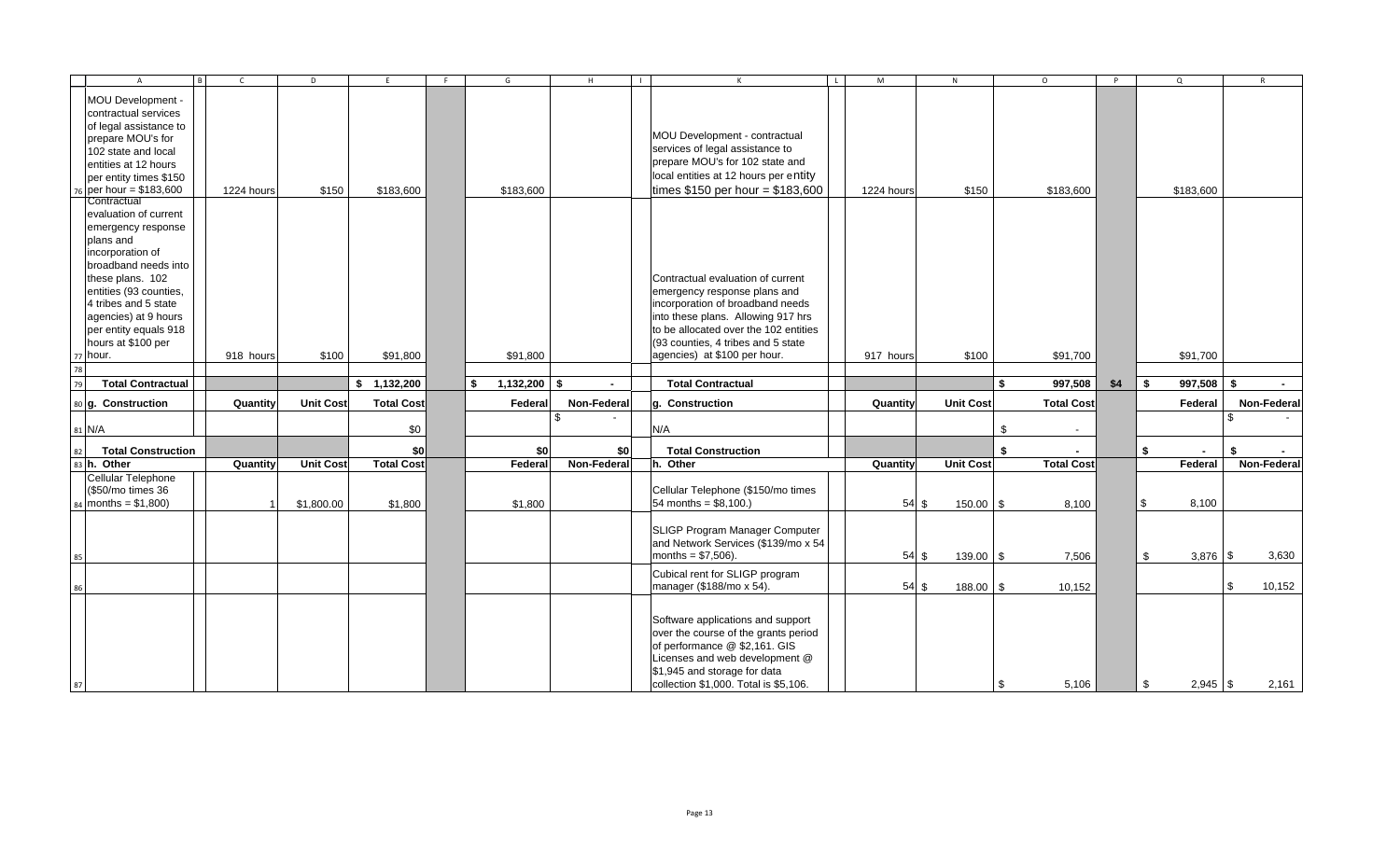|    | $\overline{A}$<br>l Bl                                                                                     | $\mathsf{C}$ | D    | E       | F | G       | $\mathsf H$ | $\Box$ | $\mathsf{K}$                                                                                                                                                                                                                                                                                                                       | $\mathbf{L}$ | M            | ${\sf N}$          | $\circ$ | P | $\Omega$         |            | R      |
|----|------------------------------------------------------------------------------------------------------------|--------------|------|---------|---|---------|-------------|--------|------------------------------------------------------------------------------------------------------------------------------------------------------------------------------------------------------------------------------------------------------------------------------------------------------------------------------------|--------------|--------------|--------------------|---------|---|------------------|------------|--------|
|    | Printing of misc<br>meeting materials<br>(57,350 copies at<br>88 \$0.10 each)                              | 57,350       | \$0  | \$5,735 |   | \$5,228 | \$507       |        | Printing of misc meeting materials<br>(57,350 copies at \$0.10 each).<br>Printing and mailing costs for data<br>collection and survey distr bution as<br>well as the distribution of<br>informational materials throughout<br>the 54 month period of performance.<br>Both Federal and Non-Federal<br>categories.                   |              | 57,350       | $$0.10$ \$         | 5,735   |   | \$<br>$3,758$ \$ |            | 1,977  |
| 89 | Video Conferencing<br>meetings - 36<br>meeting 2 hours in<br>length at \$40 per hour<br>$-36x2x40= $2,880$ | 72 hours     | \$40 | \$2,880 |   | \$2,880 |             |        | Video Conferencing meetings -54<br>meeting 3 hours in length at \$40 per<br>hour.                                                                                                                                                                                                                                                  |              | 162 hours \$ | $40.00$ \$         | 6,480   |   | \$<br>6,480      |            |        |
| 90 |                                                                                                            |              |      |         |   |         |             |        | Value of stakeholder time for<br>attending 8 hour workshop to<br>evaluate state and local emergency<br>operations plans/SCIP/TiCP as it<br>relates to broadband. Includes travel<br>time to and from workshop. Fifty-four<br>people attending at an average \$227<br>per/person.                                                   |              |              | 54S<br>$227.00$ \$ | 12,258  |   |                  | <b>S</b>   | 12,258 |
| 91 |                                                                                                            |              |      |         |   |         |             |        | Value of stakeholder fringe benefits<br>for attending workshop to evaluate<br>state and local emergency<br>operations plans/SCIP/TiCP's as<br>related to broadband. Determined<br>by not moree than 30% of the salary<br>amount in the above line.                                                                                 |              | \$12,258.00  | 30.00% \$          | 3,677   |   |                  | $\sqrt{3}$ | 3,677  |
| 92 |                                                                                                            |              |      |         |   |         |             |        | State and Local Stakeholders-Over<br>the course of 4.5 years Nebraska will<br>track the value of the time<br>steakholders spend attending<br>FirstNet related meetings,<br>conferences and engaged in FirstNet<br>related activities.                                                                                              |              | 562 hours \$ | $34.00$ \$         | 19,108  |   |                  | \$         | 19,108 |
| 93 |                                                                                                            |              |      |         |   |         |             |        | State and Local Stakeholders- Over<br>the course of 4.5 years Nebraska will<br>track the salary fringe benefits for<br>time steakholders spend attending<br>FirstNet related meetings,<br>conferences and engaged in FirstNet<br>related activities. Determined by not<br>more than 30% of the salary amount<br>in the above line. |              | \$19,108.00  | 30.00% \$          | 5,732   |   |                  | \$         | 5,732  |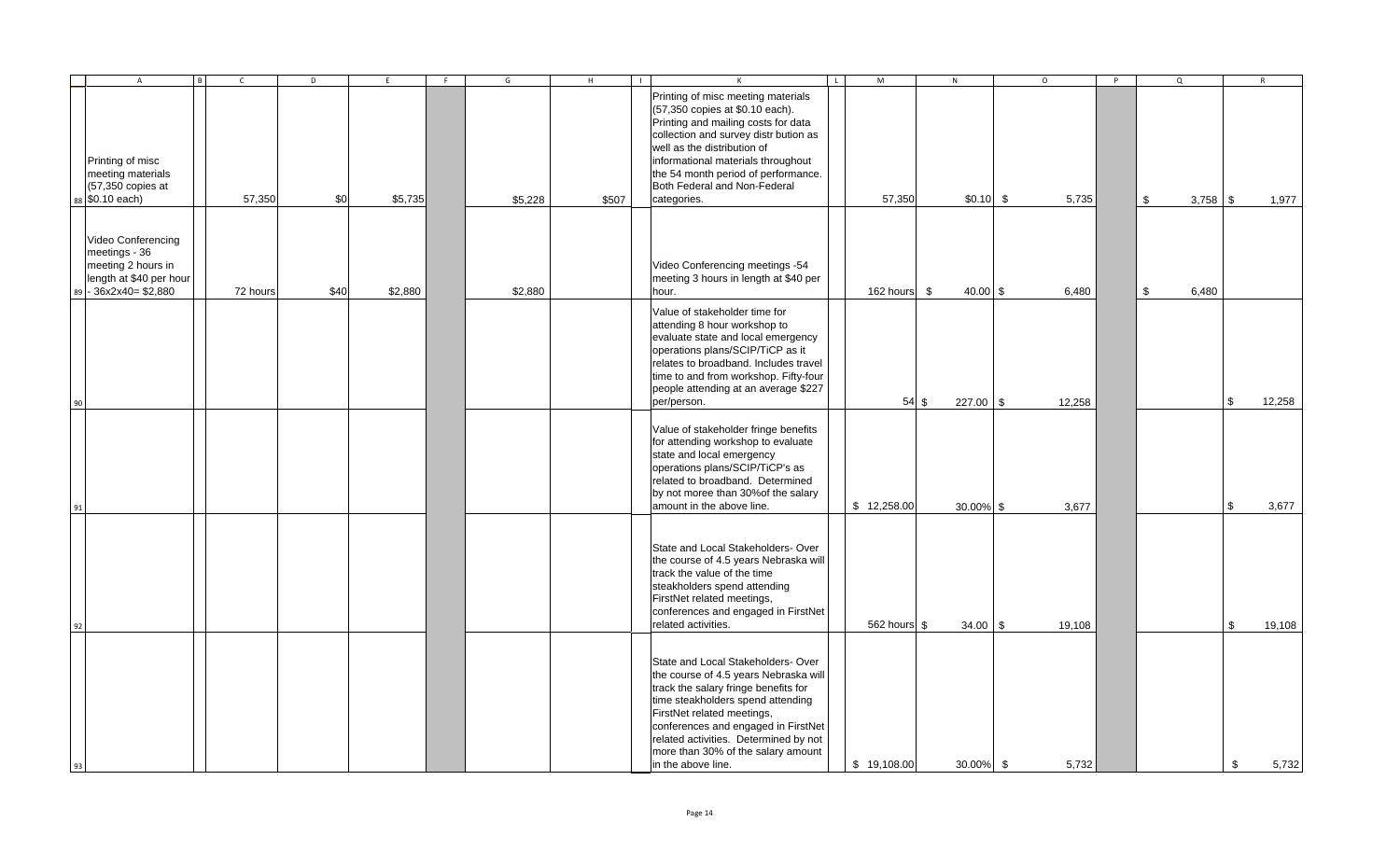| <b>Total Other</b>      |          |                  | \$10,415          | \$9,908     | \$507       | <b>Total Other</b>          |          |                  | 83,854            |  | 25,159           | 58,695      |
|-------------------------|----------|------------------|-------------------|-------------|-------------|-----------------------------|----------|------------------|-------------------|--|------------------|-------------|
|                         |          |                  |                   |             |             |                             |          |                  |                   |  |                  |             |
| 96 Total Direct Charges |          |                  | \$1,888,438       | \$1,510,750 | \$377,688   | <b>Total Direct Charges</b> |          |                  | 1,888,438         |  | $1,510,750$   \$ | 377,688     |
| 97 i. Indirect Costs    | Quantity | <b>Unit Cost</b> | <b>Total Cost</b> | Federal     | Non-Federal | Indirect Costs              | Quantity | <b>Unit Cost</b> | <b>Total Cost</b> |  | Federal          | Non-Federal |
| 98 N/A                  |          |                  |                   |             |             |                             |          |                  |                   |  |                  |             |
| <b>Total Indirect</b>   |          |                  | \$O               |             | \$0         |                             |          |                  |                   |  |                  |             |
|                         |          |                  |                   |             |             |                             |          |                  |                   |  |                  |             |
| 100 <b>TOTALS</b>       |          |                  | \$1,888,438       | \$1,510,750 | \$377,688   | <b>TOTALS</b>               |          |                  | 1,888,438         |  | 1,510,750        | 377,688     |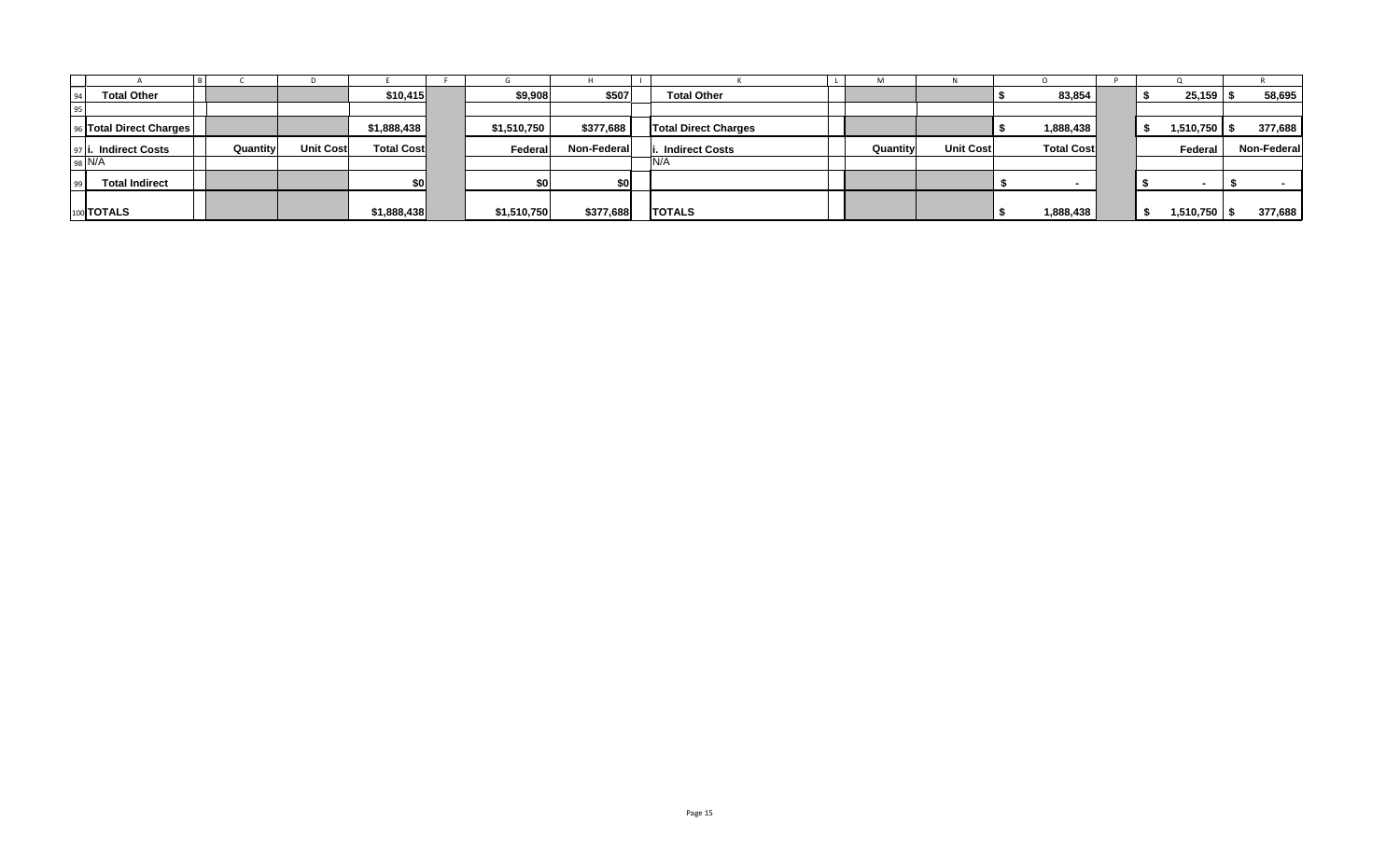## **State of Nebraska State and Local Implementation Grant Program**

### **Revised Budget Modification Narrative**

## **July 2015 Revised August 17, 2015**

The State of Nebraska will use the grant to continue to expand our stakeholder education and outreach activities and support the Nebraska Public Safety Broadband Working Group which is our governance group over FirstNet activities in Nebraska. In addition we will begin the process of gathering the information that FirstNet is requesting from our state and local jurisdictions through a data collection survey process.

## **Personnel**

| <b>Federal:</b>     | S | n         |
|---------------------|---|-----------|
| <b>Non-Federal:</b> |   | \$253,182 |
| Total:              |   | \$253,182 |

- Nebraska State Patrol (Non-Federal): The Nebraska State Patrol will provide three individuals that will spend a portion of their time working on the activities of this grant. These activities include participating in meetings with local and tribal jurisdictions, and communicating information about grant activities to key stake holders. These three people include one Major, an Infrastructure Analyst and Communications Director with specific hours dedicated to the activities of the SLIGP grant. The budgeted costs are ONLY for the duties associated with public safety broadband and the SLIGP grant.
- OCIO Public Safety Team (Non-Federal): The Office of the Chief Information Officer will provide four individuals from the Public Safety Team that will spend a portion of their time working on the activities of this grant. These activities include participating in meetings with local and tribal jurisdictions, and communicating information about grant activities to key stake holders. These four people include the Public Safety Manager, a Public Safety Business Analyst, a Public Safety Network Coordinator and a Public Safety Administrative Assistant with specific hours dedicated to the activities of the SLIGP grant. The duties of the land mobile radio system will NOT be included in the time spent under this grant.
- The CIO (Non-Federal): The Chief Information Officer or their designee serves as the single point of contact (SPOC) for the State on this grant and will provide oversight for the grant, ensuring that all activities are completed on time and within budget. The budgeted costs are ONLY for the duties associated with public safety broadband and the SLIGP grant
- OCIO Operational Team (Non-Federal): The Office of the Chief Information Officer will provide six individuals that will spend a portion of their time working on the activities of this grant. These activities include participating in meetings with state, local and tribal jurisdictions, and communicating information about grant activities to key stake holders. These six positions include one IT Network Administrator, a Network Manager, a Telecommunications Manager, a Database Analyst, a Senior Database Applications Developer, and a GIS Analyst/Applications Developer with specific hours dedicated to the activities of the SLIGP grant. These individuals will provide the networking expertise related to this grant, as well as develop any database, survey tools and other IT and GIS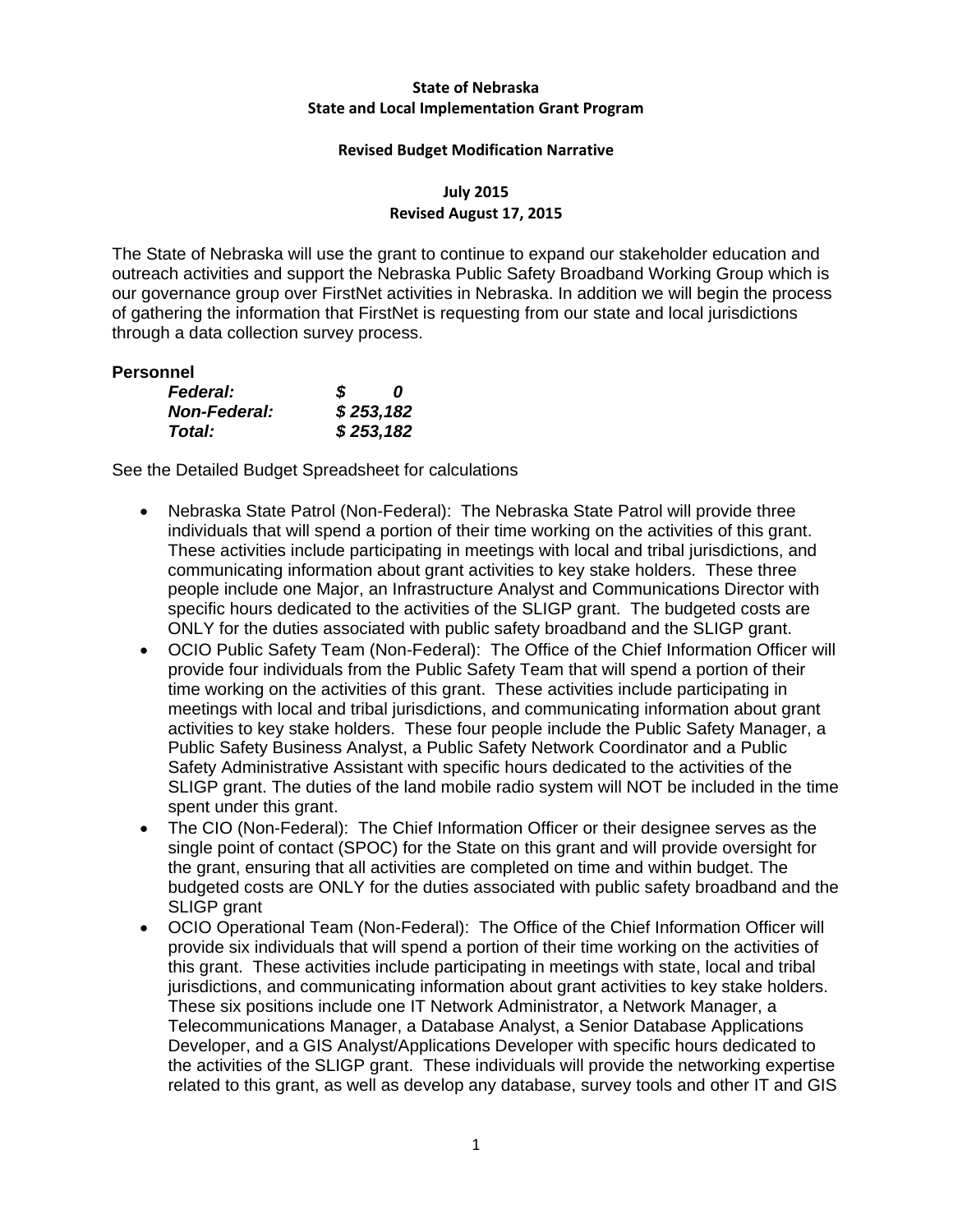related activities. The budgeted costs are ONLY for the duties associated with public safety broadband and the SLIGP grant.

- Nebraska State Marshal (Non-Federal): The Nebraska State Fire Marshal will provide one individual that will spend a portion of their time working on the activities of this grant. These activities include participating in meetings with local and tribal jurisdictions, and communicating information about grant activities to key stake holders. This person is the Fire Marshal Assistant that has specific hours dedicated to the activities of the SLIGP grant. The budgeted costs are ONLY for the duties associated with public safety broadband and the SLIGP grant.
- Nebraska Game & Parks (Non-Federal): The Nebraska Game and Parks Commission will provide one individual that will spend a portion of their time working on the activities of this grant. These activities include participating in meetings with local and tribal jurisdictions, and communicating information about grant activities to key stake holders. This person is Game and Parks Law Enforcement Assistant Administrator that has specific hours dedicated to the activities of the SLIGP grant. The budgeted costs are ONLY for the duties associated with public safety broadband and the SLIGP grant.
- OCIO Security Officer (Non-Federal): The Office of the Chief Information Officer will provide the State Security to spend a portion of their time working on the activities of this grant. These activities include participating in meetings with local and tribal jurisdictions, and communicating information about grant activities to key stake holders. This individual will provide security expertise. The budgeted costs are ONLY for the duties associated with public safety broadband and the SLIGP grant.

## **Fringe**

| - - -<br><b>Federal:</b> | S | 0        |
|--------------------------|---|----------|
| <b>Non-Federal:</b>      |   | \$53,450 |
| Total:                   |   | \$53,450 |

See the Detailed Budget Spreadsheet for calculations

 All Positions (Non-Federal): Benefits include FICA, unemployment, and retirement and are calculated at 30% of the salary costs. The benefits are calculated using the same percentages as the percentage of time allocated. For example, the NSP Major spends 4% of the time on SLIGP, so 4% of the fringe benefits have been allocated to this grant. The percentages are detailed on the budget spreadsheet.

## **Travel**

| <b>Federal:</b>     | \$485,183 |
|---------------------|-----------|
| <b>Non-Federal:</b> | \$7,200   |
| Total:              | \$492,383 |

- Mileage (Federal): Nebraska Public Safety Broadband Working Group members to attend Working Group Governance meetings held four times a year. Ten individuals traveling 200 miles round trip 4 times a year for 4.5 years at \$.575 per mile. (10 x 200 = 2000 miles x 18 meeting = 36,000 miles x \$.575 = **\$20,700**).
- Hotel & Per Diem (Federal): Nebraska Public Safety Broadband Working Group quarterly meetings for eight members who are eligible to receive lodging and per diem reimbursement to attend quarterly meetings. Hotel  $@$  \$100 and per diem at \$70 = \$170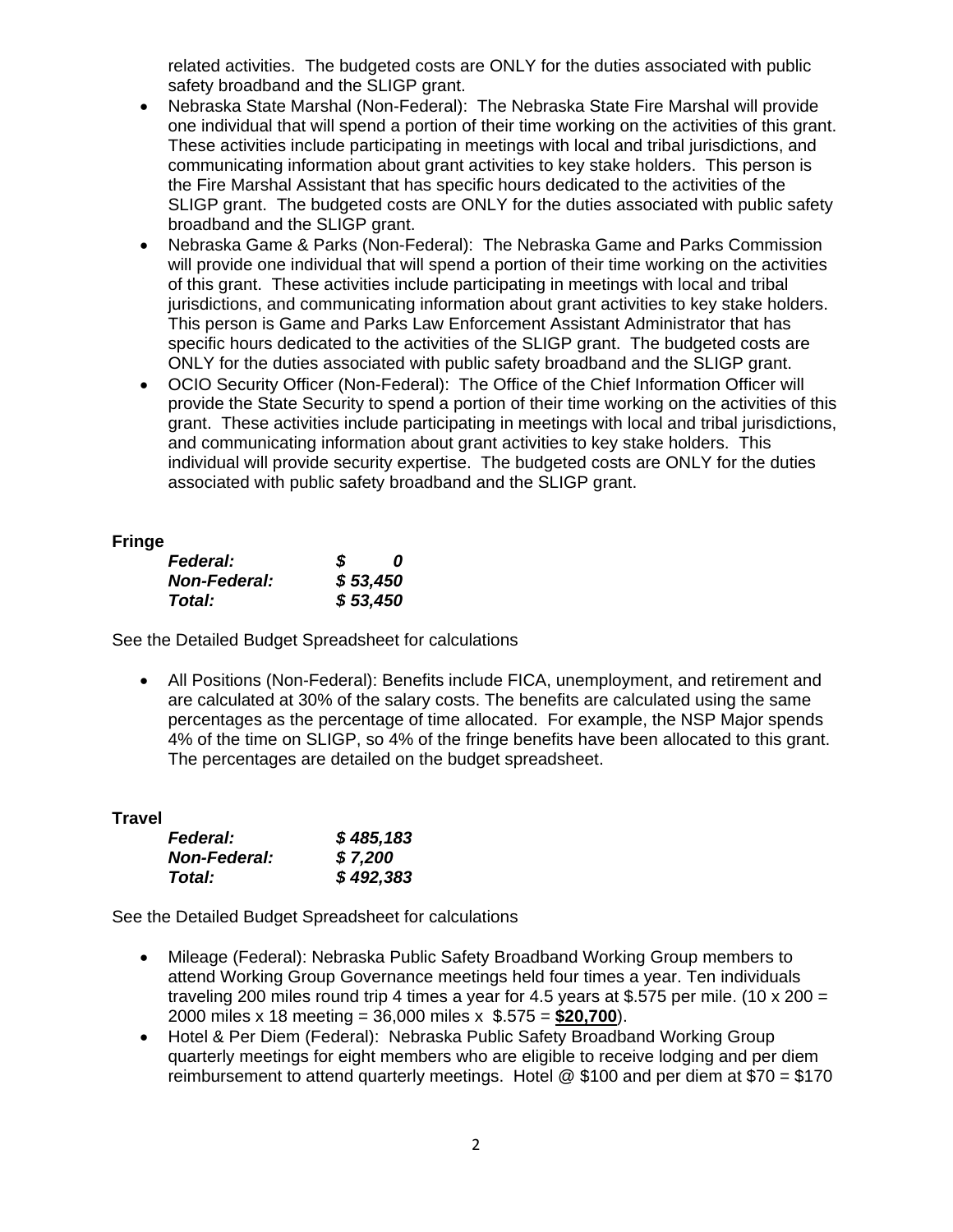for 8 people per meeting  $= $1,360.00$  per meeting with one meeting each quarter for 4.5 years( x 18 quarters) = **\$24,480.00.**

- Mileage (Federal): Reimbursement payments for 5 in-state stakeholder meetings for 120 state, tribal and local stakeholders attending driving an average of 300 miles each round trip totaling 36,000 miles @ \$.575 per mile = \$20,700 x 5 meetings = **\$103,500.**
- Hotel and per diem (Federal): Reimbursement payments for 5 in-state stakeholder meetings for 120 state and local stakeholders attendees. Hotel @ \$100 per night and per diem at \$46 = \$146 x 120 = \$17,520 x 5 **= \$87,600** over the course of 4.5 years.
- Travel for Regional and National Meetings with FirstNet (Federal): State Public Safety staff, members of the governing body, tribal, state and local stakeholders (up to 4 individuals) will attend (up to 21meetings) over 4.5 years (i.e. APCO, PSCR, FirstNet, etc.). Travel costs include mileage, airfare, hotel, and per diem. Airfare is estimated at \$700/ticket ( 84 tickets x \$700 = **\$58,800**); hotel is estimated at \$300/night for two nights for 4 individuals @ meeting (168 room nights lodging @ \$300 @ is **\$50,400**); per diem is estimated at \$76/day for three days @ trip (\$76 x 3 days = \$228 x 4 individuals = \$912 x 21 meetings = **\$19,152**). Total estimated cost = **\$128,352**.
- Instate travel for Program Manager (Federal): With 93 counties and 4 tribes, we anticipate the Program Manager will make approximately 30 trips across the state meeting with local government, tribes, associations (i.e., Nebraska Sheriff's Association, League of Municipalities, etc.) to raise awareness of the PSBN, discuss needs, identify potential network users and lay the groundwork for collecting data related to public safety broadband deployment. This includes estimated lodging, mileage, per diem and related travel expenses. Each trip is a two day trip estimated as follows: 400 miles roundtrip at \$.575 per mile = **\$230**, one hotel night at **\$100**, and 2 days per diem at **\$70** (\$35 per day) for a total of **\$400** per trip. Over the course of 4.5 years we estimate 30 trips. Total **\$12,000**.
- Travel related expenses for state and local stakeholders to attend in-state workshop (Federal): Regional meetings with tribal, state and local stakeholders will be held to evaluate the current emergency response/operations plans, Statewide Communications Interoperability Plan (SCIP) and Tactical Interoperability Communications Plans (TiCP) and incorporate and address FirstNet broadband needs into same. Includes fees for meeting rooms and will involve 54 stakeholders. (24 tribal and local representatives from each of the 8 Planning Exercise and Training (PET) regions, 20 representatives from state agencies and 10 representatives from Volunteer organizations.) (Average of 300 miles per stakeholder x 54 = 16,200 miles x .575 = **\$9,315**. Fifty-four motel rooms @ \$100 @ = **\$5,400**. 2 days per diem for each stakeholder @ \$70 per day = **\$7,560**. Room rental for workshop is **\$1,500**.Total estimated cost = **\$23,775**.
- Travel related expenses for Nebraska SLIGP Program Manager (Non-Federal): Some of the SLIGP Program Managers travel expenses will be paid for with State/OCIO funding as a portion of Nebraska's match contribution. This will include travel to state and regional meetings regarding FirstNet communications and information and stakeholder activities. This will include mileage, per diem etc. Eighteen two day trips over the course of 4.5 years at \$400 per trip = **\$7,200.**
- Regional Stakeholder input meetings (Federal): To gain stakeholder input and direction to FIRSTNET's questions of stages of deployment and adequacy of coverage, Nebraska plans to hold 8 stakeholder meetings (one in each of the 8 FEMA Planning, Exercise and Training (PET) Regions. Costs will cover meeting room rental, mileage for stakeholders and lodging and per diem expenses for employees of the Office of the Chief Information Officer. We anticipate an estimated a \$1,000 cost for each of the 8 meetings totaling **\$8,000.**
- Travel for Regional and National Meetings (Federal): The CIO, SPOC or appropriate employee (up to three) of the Office of the Chief Information Officer and Program Manager will attend national and/or regional conferences (APCO, PSCR, etc.) to meet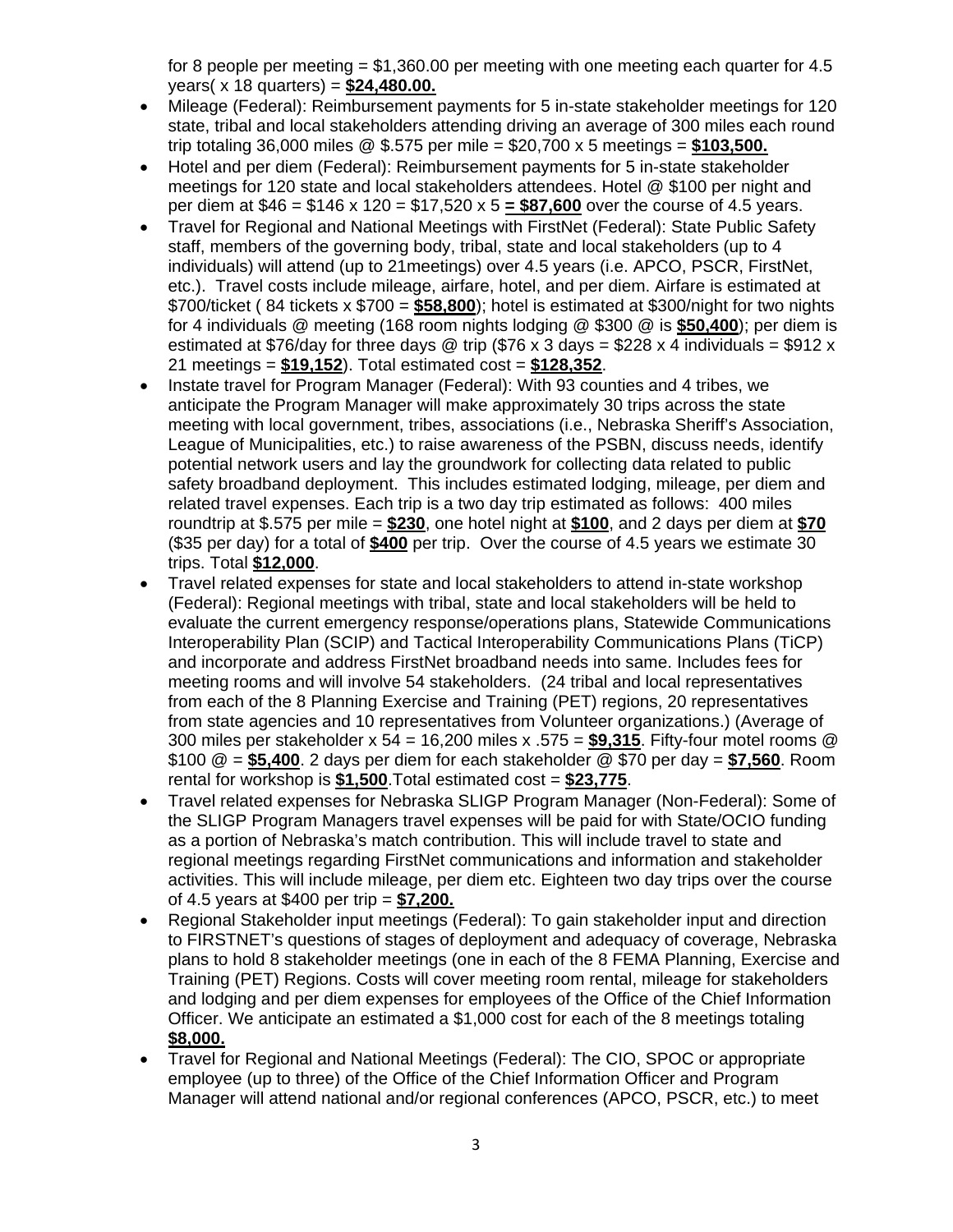with FirstNet or other regional partners and share information and collaborate with FirstNet and other grant recipients. Travel costs include airfare, hotel, and per diem. Airfare at \$700 per person for three people = **\$2,100.** Lodging for three hotel nights at \$300 for three people = **\$2,700** and 3 days per diem at \$76 for three people = **\$684.00**. Total expenses per trip for three people = **\$5,484**. Over the 4.5 years we estimated 14 trips of 3 people each = **\$76,776.00**.

## **Equipment**

| <b>Federal:</b>     | 80  |
|---------------------|-----|
| <b>Non-Federal:</b> | SO. |
| Total:              | 80  |

We do not plan to have any equipment costs for this grant program.

## **Supplies**

| . .<br><b>Federal:</b> | \$2,900 |
|------------------------|---------|
| <b>Non-Federal:</b>    | \$5161  |
| Total:                 | \$8061  |

See the Detailed Budget Spreadsheet for calculations

The SLIGP Program Manager will be provided with a desk top computer @ \$2,900. Lap top computer \$1,000. Directories for county/municipal agencies and officials @ \$1,000. Folders and support items for meetings & presentations \$2,000. Other necessary office supplies (pens, paper, file folders, etc.) @ \$1,161 over the course of 4.5 years. **Total is \$8,061.**

#### **Contractual**

| <b>Federal:</b>     |           | \$\$997,508 |
|---------------------|-----------|-------------|
| <b>Non-Federal:</b> | S         | 0           |
| Total:              | \$997,508 |             |

- Program Manager (Federal): In order to carry out the functions required by the grant, the State of Nebraska anticipates that we will need to hire a full-time dedicated individual whose only job is to manage the activities of the grant and ensure that the involved entities and individuals meet their responsibility to achieve the goals established. The expenses identified on the spreadsheet as Program Manager lay out the budgeted areas for this position. This individual is budgeted at a monthly salary of \$8,250 for a total of **\$445,500** over 4.5 years.
- State GIS Coordinator Applications Developer Lead-Contractor (Federal): Contractor will engage in GIS plotting and mapping in relationship to coverage models and needs and other data related activities necessary to support the broadband communication needs of Nebraska's public safety community. It is estimated that over the course of 4.5 years contractor will dedicate 594 hours to this project at a rate of \$90.25 an hour for a total amount of **\$53,608**.
- Tribal Outreach Coordinator (Federal): Contractor will engage Omaha Sioux and Winnebago Tribes of Nebraska to conduct outreach and education about FirstNet and assist in necessary data collection activities and coordination with FirstNet and the State of Nebraska. Over 4.5 years the contractor will spend 1,400 hours engaged in the above activities at a rate of \$35 per hour for a total of **\$49,000**.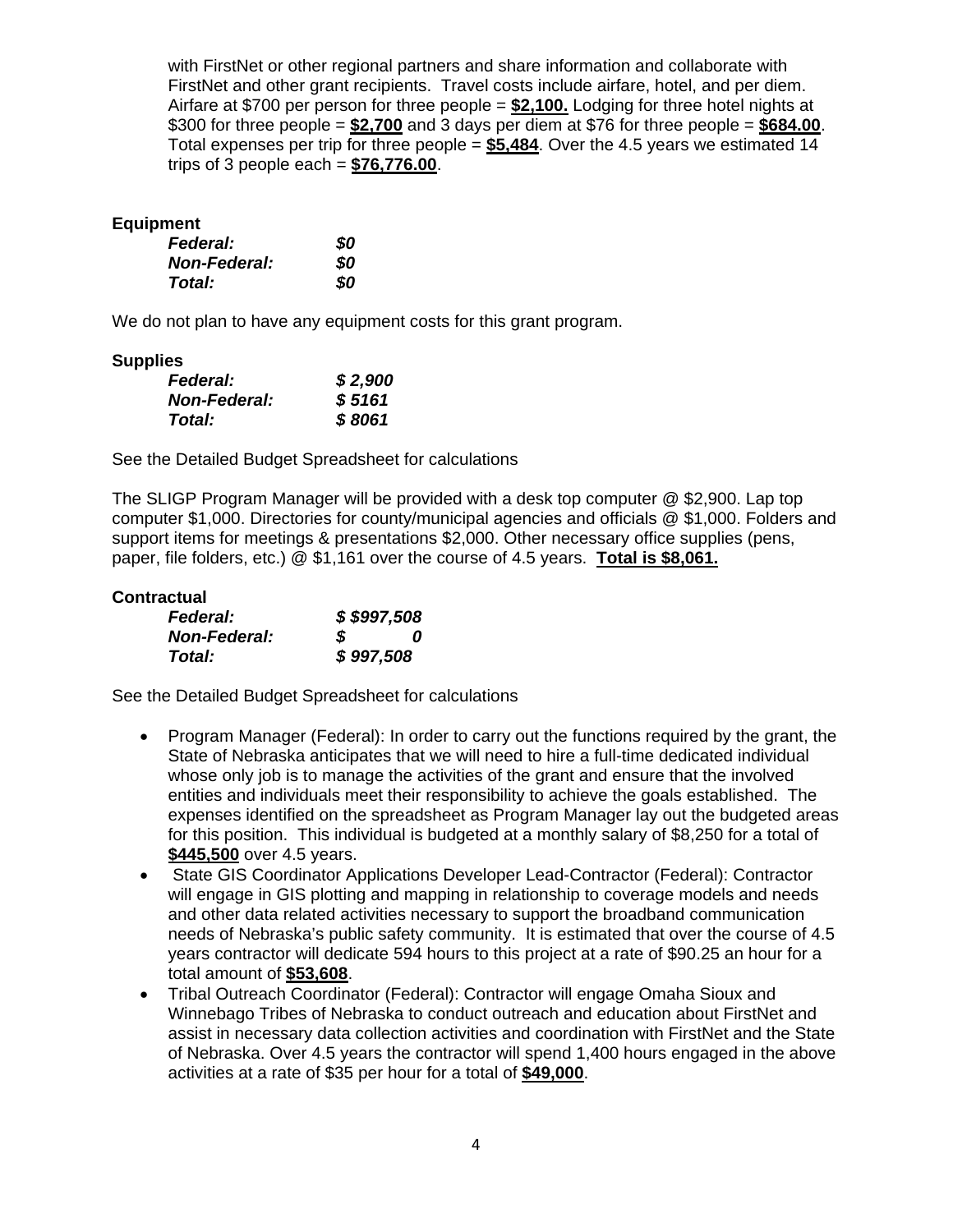- Tribal Outreach Coordinator (Federal): Contractor will be hired to further engage the Ponca Tribe about FirstNet and to assist in data collection and planning activities. Over 4.5 years the contractor will spend 1,400 hours engaged in the above activities at a rate of \$35 per hour for a total of **\$49,000**.
- Tribal Outreach Coordinator (Federal): Contractor will be hired to further engage the Santee Sioux Tribe and assist in data collection and planning activities. Over 4.5 years the contractor will spend 857.15 hours in these activities at a rate of \$35 per hour for a total of **\$30,000**.
- Final Review of Data Collection (Federal): Contractor will be hired to review and finalize the data gathered from public safety entities in the state. Estimated at 102 entities at 3 hours per entity = 306 hours times \$100/hour (1 person at \$100) for a total **\$30,600.**
- Data collection and Final Review of Data Collection for local first responder stakeholder entities (Federal): Contractor will engage in FirstNet related data collection activities and review and finalize data obtained from public safety entities (public and private) that provide services in the state. Estimated contractor will spend 255 hours on these activities at \$100 per hour for a total of **\$25,500.**
- Contractual Assistance for Field Verification (Federal): The State of Nebraska anticipates that the contractual professional resource hired to perform the activities relative to data collection may need to perform actual field identification and verification of some of the resources identified. The field verification portion of the data collection activity estimates a possible need for 195 hours at a cost of \$200 per hour for a total of **\$39,000.**
- Contractual Assistance for MOU Development (Federal): Contractual services of legal assistance to prepare MOU's for 102 state and local entities at 12 hours per entity times \$150 per hour = **\$183,600**
- Contractual evaluation of current emergency response plans (Federal): Contractor will evaluate current emergency response plans and the incorporation of broadband needs into these plans. Allowing 917 hours to be allocated over the 102 entities (93 counties, 4 tribes and 5 state agencies) at \$100 per hour. Total **\$91,700.**

## **Construction**

| <b>Federal:</b>     | SO |
|---------------------|----|
| <b>Non-Federal:</b> | SO |
| Total:              | 80 |

We do not plan to have any construction costs for this grant program.

## **Other**

| <b>Federal:</b>     | \$25,159 |
|---------------------|----------|
| <b>Non-Federal:</b> | \$58,695 |
| Total:              | \$83,854 |

- Cellular Telephone (Federal): The Program Manager will be assigned a cellular telephone at State rates of \$150 per month for 54 months (total of **\$8,100**) which will include data plan. This cellular telephone will only be used for the purposes of this grant.
- SLIGP Program Manager IT/Information Services(Federal & Non-Federal): Program Manager will be provided with IT, Information and Network Services and support at a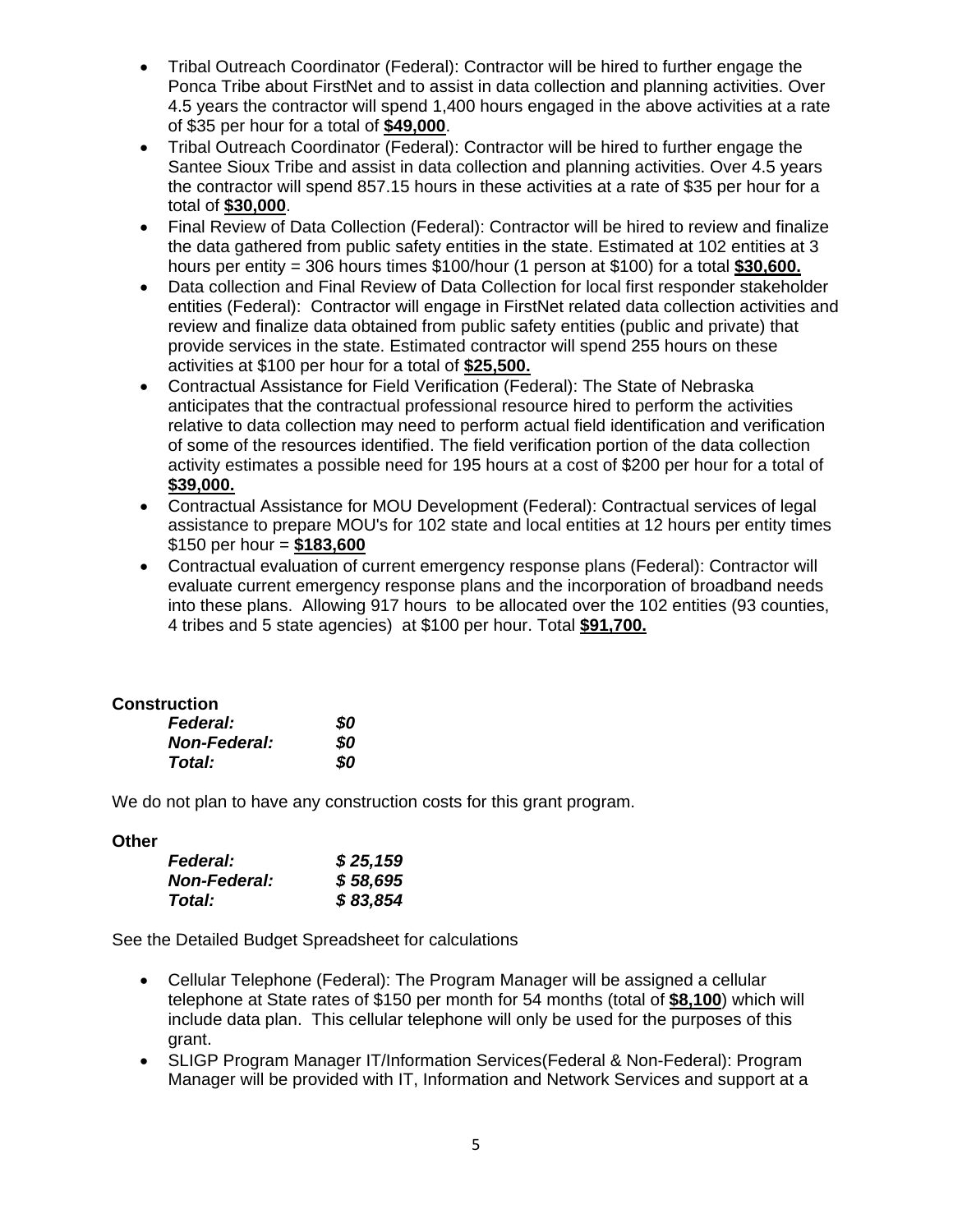cost of \$139/month for 54 months for total cost of **\$7,506** at the following breakdown: Federal = **\$3,876**. Non-Federal = **\$3,630.**

- Cubical rent for SLIGP program manager (Non-Federal): The CIO's office will pay for the cost of the Program Managers working cubical at 501 So.  $14<sup>th</sup>$  St., in Lincoln, NE (\$188) per month for 54 months). Total: **\$10,152**.
- Software applications and support (Federal & Non-Federal): Software applications and support over the course of the grants period of performance @ \$2,161. GIS Licenses and web Development @ \$1,945 and storage for data collection \$1,000. Total is **\$5,106.**  Federal = **\$2,945**. Non-Federal = **\$2,161.**
- Printing and miscellaneous materials (Federal & Non-Federal): Printing of miscellaneous meeting materials (57,350 copies at \$0.10 each). Printing and mailing costs for data collection and survey distribution as well as the distribution of informational materials throughout the 54 month period of performance. Both Federal and Non-Federal categories. Total: **\$5,735** at the following breakdown: Federal **\$3,758**. Non-Federal: **\$1,977**.
- Video Conferencing (Federal): Because the State of Nebraska is geographically vast, it is anticipated that video conferencing will be used for a number of governance and stakeholder meetings. These meetings will be attended by representatives of tribal, local and state jurisdictions. Additionally, many of the meetings with smaller groups needing to be educated about Public Safety Broadband Project may be handled through video conferencing rather than physical travel. For this item, we estimated 54 meetings each 3 hours in length over the 4.5 years of the grant will be held utilizing video conferencing. Video conferencing is charged at \$40 per hour per site. Total cost: **\$6,480**.
- Stakeholder salary value while attending workshop (Non-Federal): Nebraska will use as a portion of their match requirement the salary value of stakeholder time spent attending a workshop to evaluate state and local emergency operations/SCIP/TiCP plans as it relates to Firstnet and Broadband. Fifty-four people attending (3 tribal and local representatives from each of the 8 Planning Exercise and Training (PET) regions, 20 representatives from state agencies and 10 representatives from Volunteer organizations) at an average of \$227 per/person salary value. (Estimate based off average salaries reported/obtained for those attending March 2015 consultation meeting in Kearney which included travel time to and from conference). Total: **\$12,258**.
- Stakeholder benefits value for attending workshop (Non-Federal): Nebraska will utilize the stakeholder benefits value of not more than 30 % of the salary value identified for each qualified stakeholder participating in the above bulleted paragraph. It should be noted that salary values of volunteers will not have benefits calculated into the grant reporting as volunteers would not receive fringe benefits. Also the time spent by any individual whose position is funded by other grants would not be used in the calculations. Total estimated value: **\$3,677.**
- Match value of Stakeholder time spent on FirstNet related activities (Non-Federal): Nebraska will use the salary values of local stakeholders engaged in documented FirstNet related activities. The estimate salary hourly value is \$34 and was based on the average of known salaries of those stakeholders who attended the March 2015 FirsNet Initial Consultation Meeting. When salaries are not reported a salary value from the Labor Department website will be used based on the value assigned that occupation/position. If volunteers are involved we will use the Labor Department Volunteer hourly value for Nebraska. Also the time spent by any individual whose position is funded by other grants would not be used in the calculations. Estimated value **\$19,108.**
- Match value of Stakeholder benefits of Stakeholder time spent on FirstNet related activities (Non-Federal): Nebraska will utilize the stakeholder benefits value of not more than 30 % of the salary value of those stakeholders referenced in the above bulleted paragraph. It should be noted that salary values of volunteers will not have benefits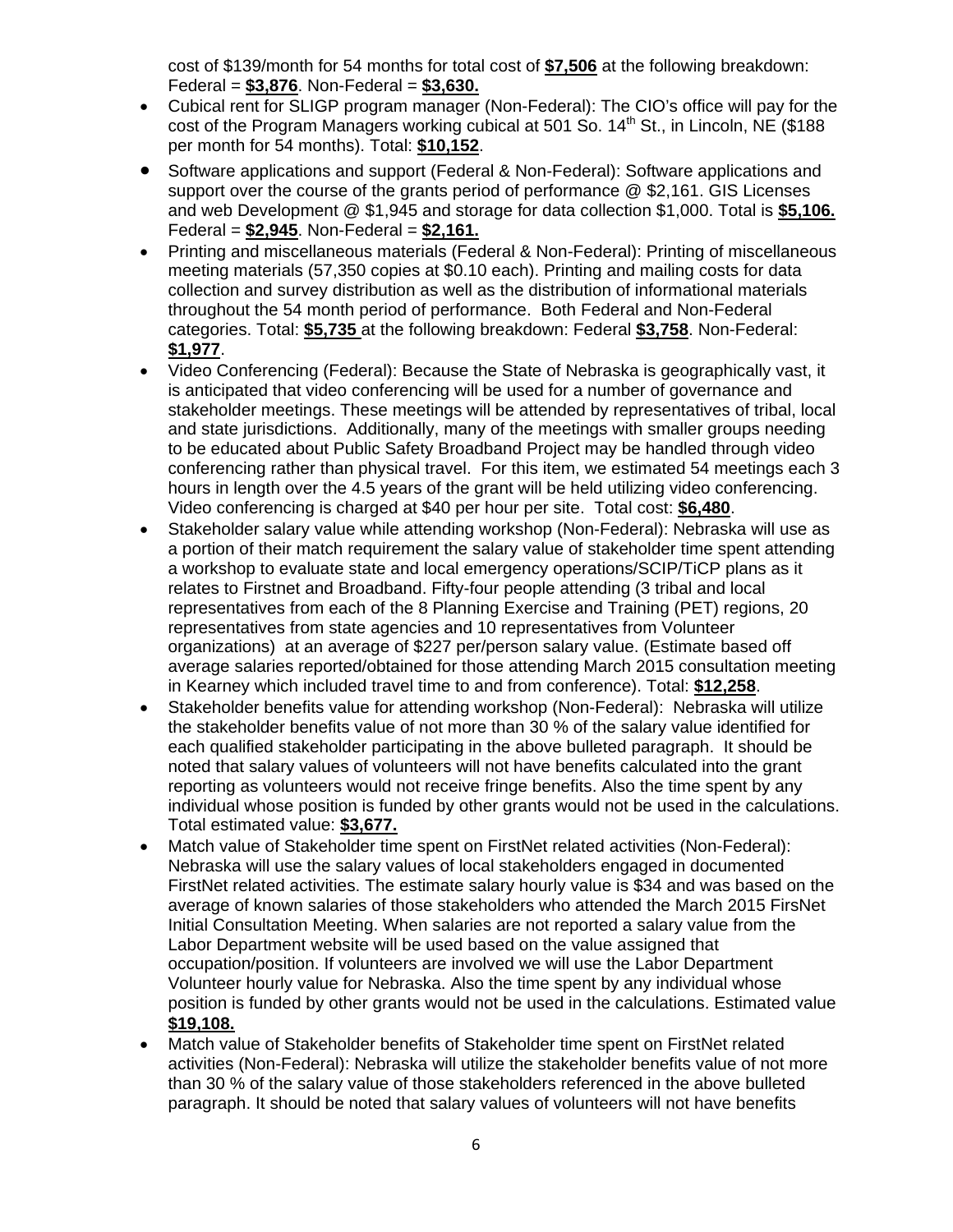calculated into the grant reporting as volunteers would not receive fringe benefits. Estimated total: **\$5,732.**

## **Indirect**

| <b>Federal:</b>     | 80 |
|---------------------|----|
| <b>Non-Federal:</b> | SO |
| Total:              | 80 |

We do not plan to have any indirect costs for this grant program

## **TOTALS**

| <b>Federal:</b>     | \$1,510,750 |
|---------------------|-------------|
| <b>Non-Federal:</b> | \$377,688   |
| Total:              | \$1,888,438 |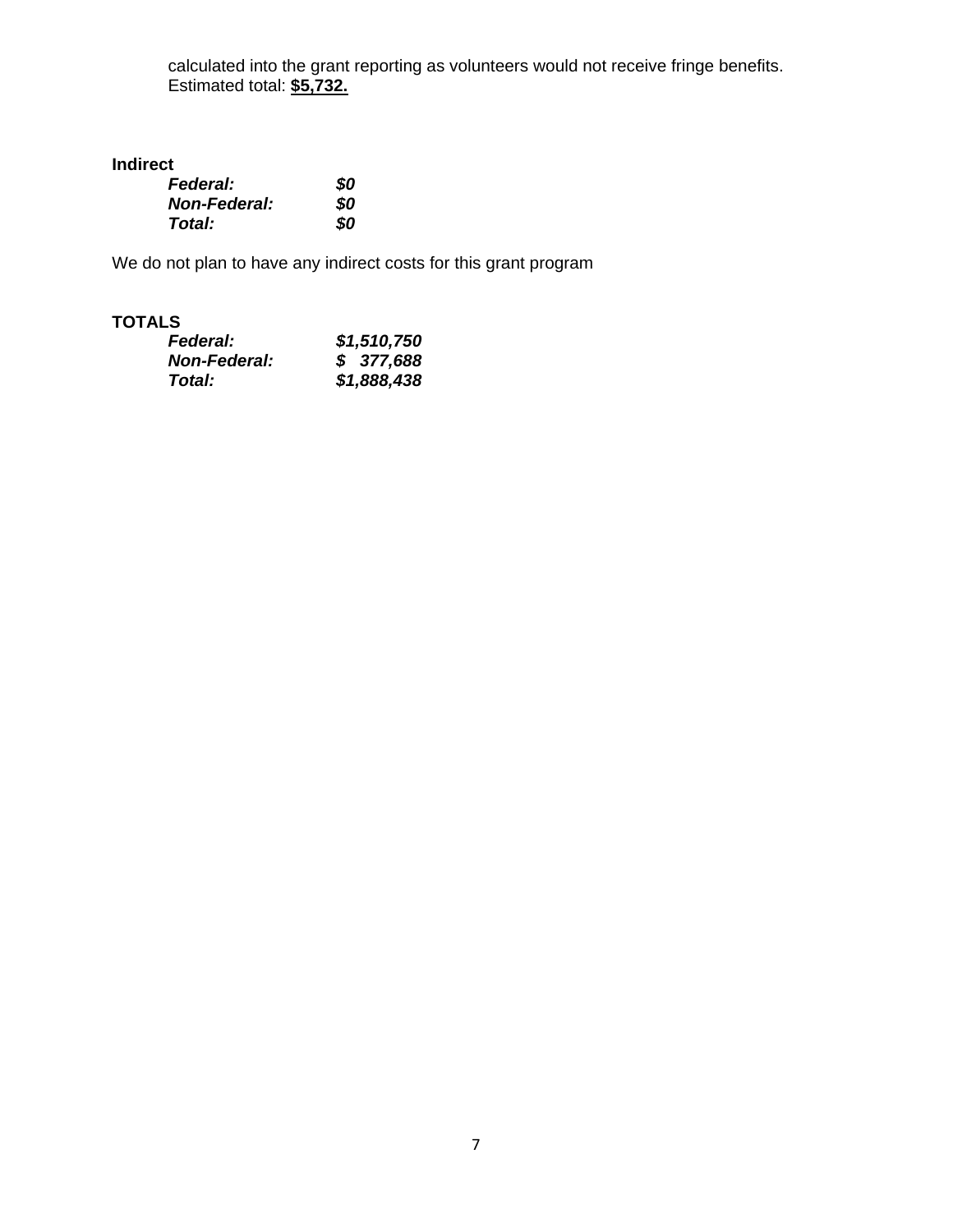# $N_{\text{ebras}}$   $K_{\text{ev1}}$   $\ell_{\text{ev1}}$   $\ell_{\text{d}}$   $\ell$   $/$   $/$   $/$   $/$   $/$   $/$   $/$   $/$   $\ell$   $/$  **BUDGET INFORMATION - Non-Construction Programs** COMB Number: 4040-0006

# Expiration Date: 0613012014

#### SECTION A - BUDGET SUMMARY

|    | Grant Program<br>Function or | <b>Catalog of Federal<br/>Domestic Assistance</b> | <b>Estimated Unobligated Funds</b> |                    |                              | <b>New or Revised Budget</b> |              |  |  |  |  |
|----|------------------------------|---------------------------------------------------|------------------------------------|--------------------|------------------------------|------------------------------|--------------|--|--|--|--|
|    | Activity<br>(a)              | Number<br>(b)                                     | Federal<br>(c)                     | Non-Federal<br>(d) | Federal<br>(e)               | Non-Federal<br>(f)           | Total<br>(g) |  |  |  |  |
| 1. |                              |                                                   | Is                                 | \$                 | 's<br>$1,510,750.00$ \$      | 377,688.00 \$                | 1,888,438.00 |  |  |  |  |
| 2. |                              |                                                   |                                    |                    |                              |                              |              |  |  |  |  |
| 3. |                              |                                                   |                                    |                    |                              |                              |              |  |  |  |  |
| 4. |                              |                                                   |                                    |                    |                              |                              |              |  |  |  |  |
| 5. | <b>Totals</b>                |                                                   | $ \boldsymbol{\mathsf{s}} $        | S.                 | $\vert$ s<br>1,510,750.00 \$ | 377,688.00 \$                | 1,888,438.00 |  |  |  |  |

Standard Form 424A (Rev. 7- 97)

Prescribed by OMB (Circular A-102) Page 1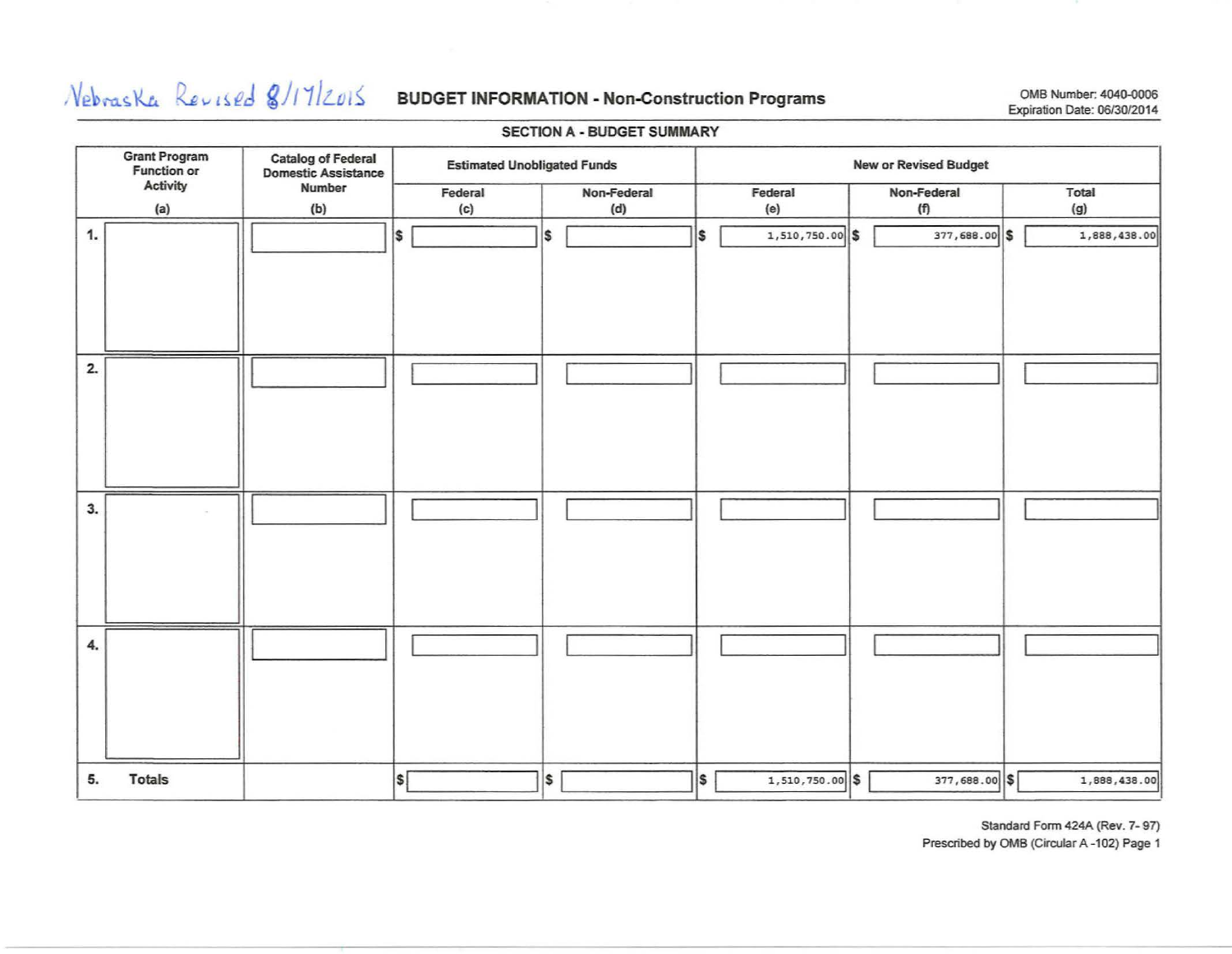

# **N** 2 brush a section B - BUDGET CATEGORIES

| 6. Object Class Categories             |     |  |     | Total |                 |     |                 |     |                               |
|----------------------------------------|-----|--|-----|-------|-----------------|-----|-----------------|-----|-------------------------------|
|                                        | (1) |  | (2) | (3)   |                 | (4) |                 |     | (5)                           |
|                                        |     |  |     |       |                 |     |                 |     |                               |
|                                        |     |  |     |       |                 |     |                 |     |                               |
|                                        |     |  |     |       |                 |     |                 |     |                               |
|                                        |     |  |     |       |                 |     |                 |     |                               |
|                                        |     |  |     |       |                 |     |                 |     |                               |
|                                        |     |  |     |       |                 |     |                 |     |                               |
|                                        |     |  |     |       |                 |     |                 |     |                               |
|                                        |     |  |     |       |                 |     |                 |     |                               |
|                                        |     |  |     |       |                 |     |                 |     |                               |
| a. Personnel                           | \$  |  | I\$ | \$    |                 | \$  | $253,182.00$ \$ |     | 253,182.00                    |
|                                        |     |  |     |       |                 |     | 53,450.00       |     | 53,450.00                     |
| b. Fringe Benefits                     |     |  |     |       |                 |     |                 |     |                               |
| c. Travel                              |     |  |     |       | 485,183.00      |     | 7,200.00        |     | 492,383.00                    |
| d. Equipment                           |     |  |     |       | 0.00            |     | 0.00            |     |                               |
| e. Supplies                            |     |  |     |       | 2,900.00        |     | 5,161.00        |     | 8,061.00                      |
| f. Contractual                         |     |  |     |       | 997,508.00      |     | 0.00            |     | 997,508.00                    |
| g. Construction                        |     |  |     |       | 0.00            |     | 0.00            |     |                               |
| h. Other                               |     |  |     |       | 25,159.00       |     | 58,695.00       |     | 83,854.00                     |
| i. Total Direct Charges (sum of 6a-6h) |     |  |     |       | 1,510,750.00    |     | 377,688.00 \$   |     | 1,888,438.00                  |
| j. Indirect Charges                    |     |  |     |       |                 |     |                 | \$Í |                               |
| k. TOTALS (sum of 6i and 6j)           | S,  |  | 1\$ | \$    | 1,510,750.00 \$ |     | 377,688.00 \$   |     | 1,888,438.00                  |
|                                        |     |  |     |       |                 |     |                 |     |                               |
| 7. Program Income                      | S   |  | I\$ | \$    |                 | \$  |                 | Isl |                               |
|                                        |     |  |     |       |                 |     |                 |     | Standard Form 424A (Dou 7 07) |

Authorized for Local Reproduction

Standard Form 424A (Rev. 7- 97)

Prescribed by OMB (Circular A-102) Page 1A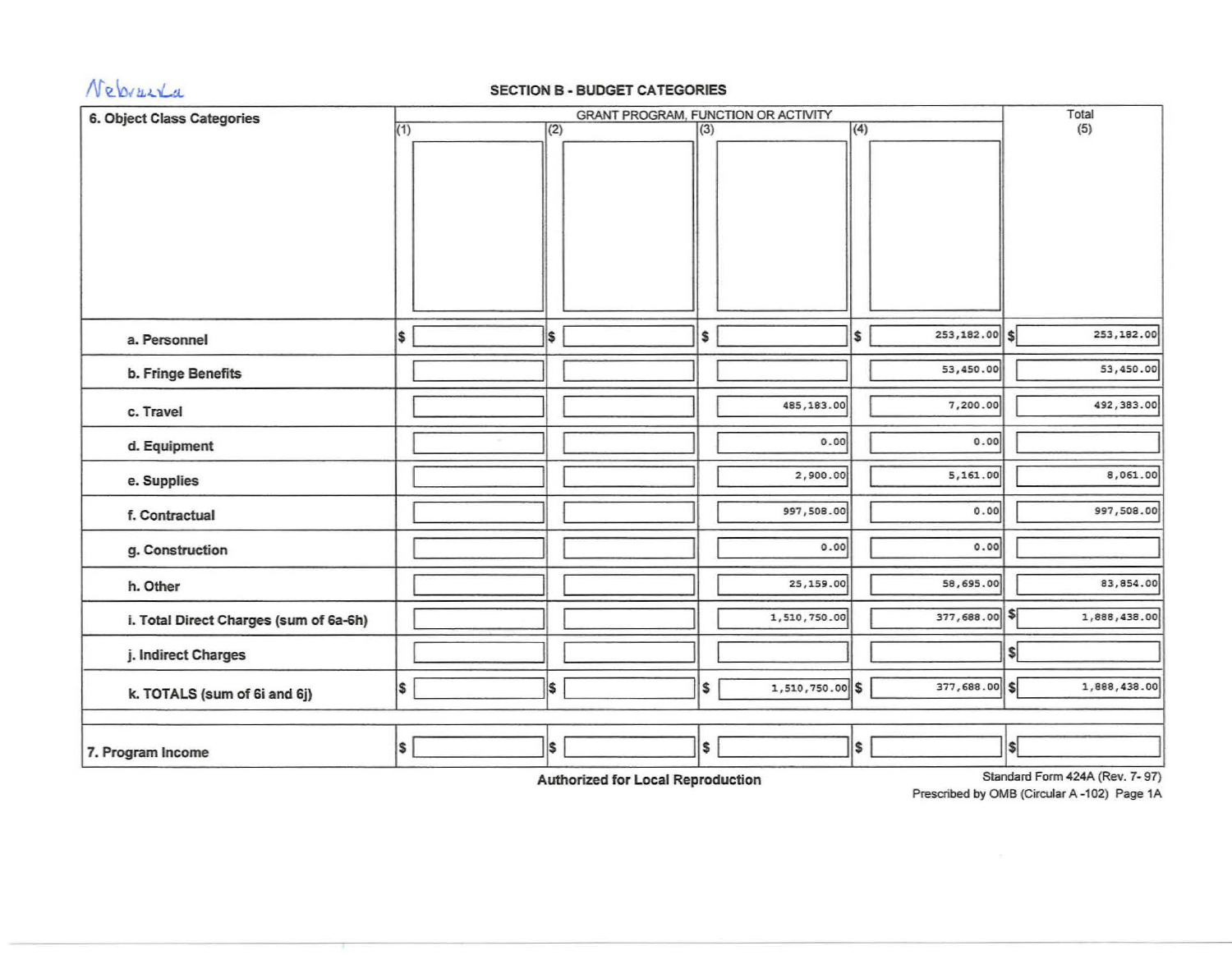|     | Nebraska                                        |                   |                           |     |                                                                                 |           |              |              |                   |            |             |  |  |
|-----|-------------------------------------------------|-------------------|---------------------------|-----|---------------------------------------------------------------------------------|-----------|--------------|--------------|-------------------|------------|-------------|--|--|
|     |                                                 |                   |                           |     | SECTION C - NON-FEDERAL RESOURCES                                               |           |              |              |                   |            |             |  |  |
|     |                                                 | (a) Grant Program |                           |     | (b) Applicant                                                                   | (c) State |              |              | (d) Other Sources | (e)TOTALS  |             |  |  |
| 8.  |                                                 |                   |                           | \$  | 377,688.00                                                                      | \$        |              | \$           |                   | \$         | 377,688.00  |  |  |
| 9.  |                                                 |                   |                           |     |                                                                                 |           |              |              |                   |            |             |  |  |
| 10. |                                                 |                   |                           |     |                                                                                 |           |              |              |                   |            |             |  |  |
| 11. |                                                 |                   |                           |     |                                                                                 |           |              |              |                   |            |             |  |  |
|     | 12. TOTAL (sum of lines 8-11)                   |                   |                           | Ŝ.  | 377,688.00                                                                      | I\$       |              | \$           |                   | \$         | 377,688.00  |  |  |
|     |                                                 |                   |                           |     | SECTION D - FORECASTED CASH NEEDS                                               |           |              |              |                   |            |             |  |  |
|     |                                                 |                   | <b>Total for 1st Year</b> |     | 1st Quarter                                                                     |           | 2nd Quarter  |              | 3rd Quarter       |            | 4th Quarter |  |  |
|     | 13. Federal                                     |                   |                           | \$  | 0.00                                                                            | \$        | 0.00         | \$l          | 0.00              | l\$        | 0.00        |  |  |
|     | 14. Non-Federal                                 |                   |                           |     | 0.00                                                                            |           | 0.00         |              | 0.00              |            | 0.00        |  |  |
|     | 15. TOTAL (sum of lines 13 and 14)              |                   | s.                        | l\$ | 0.00                                                                            | lsl       | $0.00$ \$    |              | $0.00$ s          |            | 0.00        |  |  |
|     |                                                 |                   |                           |     | SECTION E - BUDGET ESTIMATES OF FEDERAL FUNDS NEEDED FOR BALANCE OF THE PROJECT |           |              |              |                   |            |             |  |  |
|     |                                                 | (a) Grant Program |                           |     | (YEARS)<br><b>FUTURE FUNDING PERIODS</b>                                        |           |              |              |                   |            |             |  |  |
|     |                                                 |                   |                           |     | (b)First<br>(c) Second                                                          |           |              |              | (d) Third         | (e) Fourth |             |  |  |
| 16. |                                                 |                   |                           | \$  | 0.00                                                                            | Isl       | $0.00$ $ S $ |              | $0.00$ \$         |            | 0.00        |  |  |
| 17. |                                                 |                   |                           |     | 0.00                                                                            |           | 0.00         |              | 0.00              |            | 0.00        |  |  |
|     |                                                 |                   |                           |     |                                                                                 |           |              |              |                   |            |             |  |  |
| 18. |                                                 |                   |                           |     | 0.00                                                                            |           | 0.00         |              | 0.00              |            | 0.00        |  |  |
| 19. |                                                 |                   |                           |     | 0.00                                                                            |           | 0.00         |              | 0.00              |            | 0.00        |  |  |
|     | 20. TOTAL (sum of lines 16 - 19)                |                   |                           | \$  |                                                                                 | \$        |              | <sub>S</sub> |                   | \$         |             |  |  |
|     |                                                 |                   |                           |     | <b>SECTION F - OTHER BUDGET INFORMATION</b>                                     |           |              |              |                   |            |             |  |  |
|     | 21. Direct Charges:<br>22. Indirect Charges:    |                   |                           |     |                                                                                 |           |              |              |                   |            |             |  |  |
|     | Revised and submitted 8/17/2015<br>23. Remarks: |                   |                           |     |                                                                                 |           |              |              |                   |            |             |  |  |

Authorized for Local Reproduction

Standard Form 424A (Rev. 7- 97) Prescribed by OMB (Circular A -102) Page 2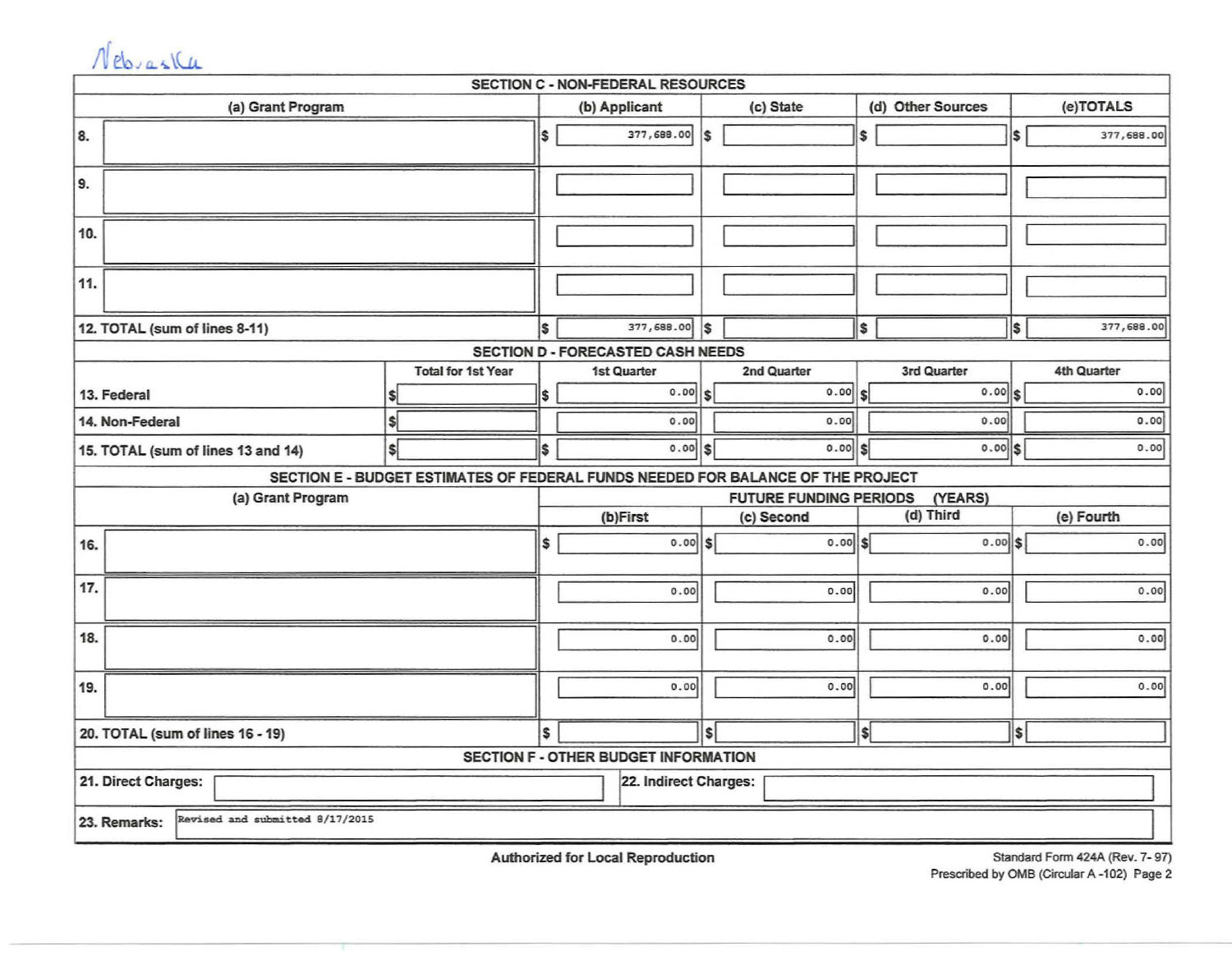**Recipient Name: Nebraska Department of Administrative Services**

 **MILESTONE CATEGORIES**

All projects must be completed within three years following the date of the issuance of the award.

Please use the table provided to indicate your anticipated number of activities you plan to complete each quarter for every year of your project. Year One begins July 1, 2013. Please include any data attributable to early (i.e., January - June 2013) in your baseline data for "Q1, Year 1."

Please also provide a brief description (100 words or less) of the primary activities involved in meeting each milestone (a single description should be provided for each milestone, covering all quarters in years one throu Please write "N/A" if your project does not include an activity. If necessary, please insert additional milestones at the bottom of the chart.

|                                          |                                                | <b>Quarter Ending</b> |           |           |                                 |                             |           |           |                                         |            |                 |                                         |            |            |           |
|------------------------------------------|------------------------------------------------|-----------------------|-----------|-----------|---------------------------------|-----------------------------|-----------|-----------|-----------------------------------------|------------|-----------------|-----------------------------------------|------------|------------|-----------|
|                                          |                                                |                       |           |           |                                 |                             |           |           |                                         |            |                 |                                         |            |            |           |
| <b>MILESTONE ACTIVITY CATEGORIES</b>     | <b>Description of Activity</b>                 | <b>TOTAL</b>          | $Q1 - 7$  | Q8        | Q9                              | Q <sub>10</sub>             | Q11       | Q12       | Q <sub>13</sub>                         | Q14        | Q <sub>15</sub> | Q16                                     | <b>Q17</b> | Q18        | Q19       |
|                                          |                                                |                       | 9/30/2013 |           |                                 |                             |           |           |                                         |            |                 |                                         |            |            |           |
|                                          |                                                |                       | 3/31/2015 | 6/30/2015 | 9/30/2015                       | 12/31/2015                  | 3/31/2016 | 6/30/2016 | 9/30/2016                               | 12/31/2016 | 3/31/2017       | 6/30/2017                               | 9/30/2017  | 12/31/2017 | 3/31/2018 |
| 1. Stakeholder Meetings (Number of       |                                                |                       |           |           |                                 |                             |           |           |                                         |            |                 |                                         |            |            |           |
| individuals reached via stakeholder      | Nebraska will engage stakeholders through      |                       |           |           |                                 |                             |           |           |                                         |            |                 |                                         |            |            |           |
| meetings)                                | local, regional and statewide meetings.        | 1696                  | 876       | 50        | 100                             | 50                          | 50        | 50        | 50                                      | 120        | 50              | 100                                     | 50         | 50         | 100       |
|                                          |                                                |                       |           |           |                                 |                             |           |           |                                         |            |                 |                                         |            |            |           |
|                                          | To keep stakeholders and staff engaged and     |                       |           |           |                                 |                             |           |           |                                         |            |                 |                                         |            |            |           |
|                                          | informed Nebraska will send stakeholders to    |                       |           |           |                                 |                             |           |           |                                         |            |                 |                                         |            |            |           |
| 2. Broadband Conferences                 | Firstnet and broadband related conferences.    | 68                    | 18        |           |                                 |                             |           |           |                                         |            |                 |                                         |            |            |           |
|                                          | Current OCIO employees will utilize a          |                       |           |           |                                 |                             |           |           |                                         |            |                 |                                         |            |            |           |
|                                          | percentage of their times at various times     |                       |           |           |                                 |                             |           |           |                                         |            |                 |                                         |            |            |           |
|                                          | duing the grant performance period to engage   |                       |           |           |                                 |                             |           |           |                                         |            |                 |                                         |            |            |           |
|                                          | in FirstNet activities. No current or future   |                       |           |           |                                 |                             |           |           |                                         |            |                 |                                         |            |            |           |
|                                          | employees are anticipated to work full time on |                       |           |           |                                 |                             |           |           |                                         |            |                 |                                         |            |            |           |
| 3. Staff Hires (Full Time Equivalent)    | the grant.                                     | $\overline{1}$        |           | 0 0 25    |                                 |                             | 0.25      |           |                                         | 025        |                 |                                         | 0.25       |            |           |
| 4. Contract Executions                   |                                                | 10                    |           |           |                                 |                             |           |           |                                         |            |                 |                                         |            |            |           |
|                                          | Nebraska plans to hold at least one            |                       |           |           |                                 |                             |           |           |                                         |            |                 |                                         |            |            |           |
|                                          | governance meeting per quarter over the        |                       |           |           |                                 |                             |           |           |                                         |            |                 |                                         |            |            |           |
| 5. Governance Meetings                   | course of the grant performance period.        | 19                    |           |           |                                 |                             |           |           |                                         |            |                 |                                         |            |            |           |
|                                          |                                                |                       |           |           |                                 |                             |           |           |                                         |            |                 |                                         |            |            |           |
|                                          | Nebraska will send education and outreach      |                       |           |           |                                 |                             |           |           |                                         |            |                 |                                         |            |            |           |
|                                          | materials through emails and ListSrv           |                       |           |           |                                 |                             |           |           |                                         |            |                 |                                         |            |            |           |
|                                          | messages to keep the stakeholders informed     |                       |           |           |                                 |                             |           |           |                                         |            |                 |                                         |            |            |           |
| <b>Education and Outreach Materials</b>  | of FirstNet activities.                        | 11170                 | 8220      | 200       | 300                             | 300                         | 250       | 250       | 250                                     | 200        | 200             | 600                                     | 200        | 100        | 100       |
| 7. Subrecipient Agreements Executed      | N/A                                            | $\Omega$              |           |           |                                 |                             |           |           |                                         |            |                 |                                         |            |            |           |
|                                          |                                                |                       |           |           | Stage                           |                             |           |           |                                         |            |                 |                                         |            |            |           |
|                                          | Identify state coverage objectives and provide |                       |           |           | 2/Stage                         |                             |           |           |                                         |            |                 |                                         |            |            |           |
|                                          | recommentadions for phased deployment of       |                       |           | Stage     | 3/Stage                         |                             |           | Stage     | stage5/stag                             |            |                 |                                         |            |            |           |
| 8. Phase 2 - Coverage                    | the network.                                   | N/A                   |           | 1/Stage 2 | 4/Stage 5                       | Stage 5                     | Stage 5   | 5/Stage 4 | e 4                                     | State 5/4  | Stage 5/4       | stage 5/4                               | Stage 54   | Stage 6    |           |
| 9. Phase 2 - Users and their Operational | Identify public safety entities and personnel  |                       |           | Stage     | Stage                           |                             |           |           |                                         |            |                 |                                         |            |            |           |
| Areas                                    | and their operational areas.                   | N/A                   |           | 1/Stage 2 | $2$ /Staqe 4                    | Stage 5                     | Stage 5   | Stage 5/6 | Stage 5/6                               | Stage 5/6  | Stage 5/6       | Stage 5/6                               | Stage 5/6  | Stage 5/6  | Stage 5/6 |
|                                          |                                                |                       |           |           |                                 |                             |           |           |                                         |            |                 |                                         |            |            |           |
|                                          |                                                |                       |           |           |                                 |                             |           |           |                                         |            |                 |                                         |            |            |           |
| 10. Phase 2- Capacity Planning           | Data gathering on basic application usage.     | N/A                   |           |           | Stage 1/2 Stage 1/2/4 Stage 5/6 |                             |           |           | Stage 5/6 Stage 5/6 Stage 5/6 Stage 5/6 |            |                 | Stage 5/6 Stage 5/6 Stage 5/6 Stage 5/6 |            |            | Stage 5/6 |
|                                          | Provide information on current mobile data     |                       |           |           |                                 |                             |           |           |                                         |            |                 |                                         |            |            |           |
| 11. Phase 2 - Current                    | providers and current state procurement        |                       |           |           |                                 |                             |           |           |                                         |            |                 |                                         |            |            |           |
| Providers/Procurement                    | processes.                                     | N/A                   |           |           | Stage 1/2 Stage 1/2/4 Stage 5/6 |                             | Stage 5/6 | Stage 5/6 | Stage 5/6                               | Stage 5/6  | Stage 5/6       | Stage 5/6                               | Stage 5/6  | Stage 5/6  | Stage 5/6 |
|                                          | Document the State plan review and decision-   |                       |           |           |                                 |                             |           | Stage     |                                         |            |                 |                                         |            |            |           |
| 12. Phase 2 - State Plan Decision        | making process                                 | N/A                   |           | Stage 1   | Stage 1                         | Stage 1/2 Stage 1/2 2/3/4/6 |           |           | State 5/4                               | State 5/4  |                 | Stage 5/4 Stage 5/4 Stage 5/4 Statge 6  |            |            |           |

According to the Paperwork Reduction Act, as amended, no persons are required to respond to a collection of information unless it displays a valid OMB Control Number. The valid OMB control number for this information colle information is estimated to average 3 hours per response, including time for reviewing instructions, searching existing data sources, gathering and maintaining the data needed, and completing and reviewing the collection o information, including suggestions for reducing this burden, to Michael Dame, Director, State and Local Implementation Grant Program, Office of Public Safety Communications, National Telecommunications and Information Admi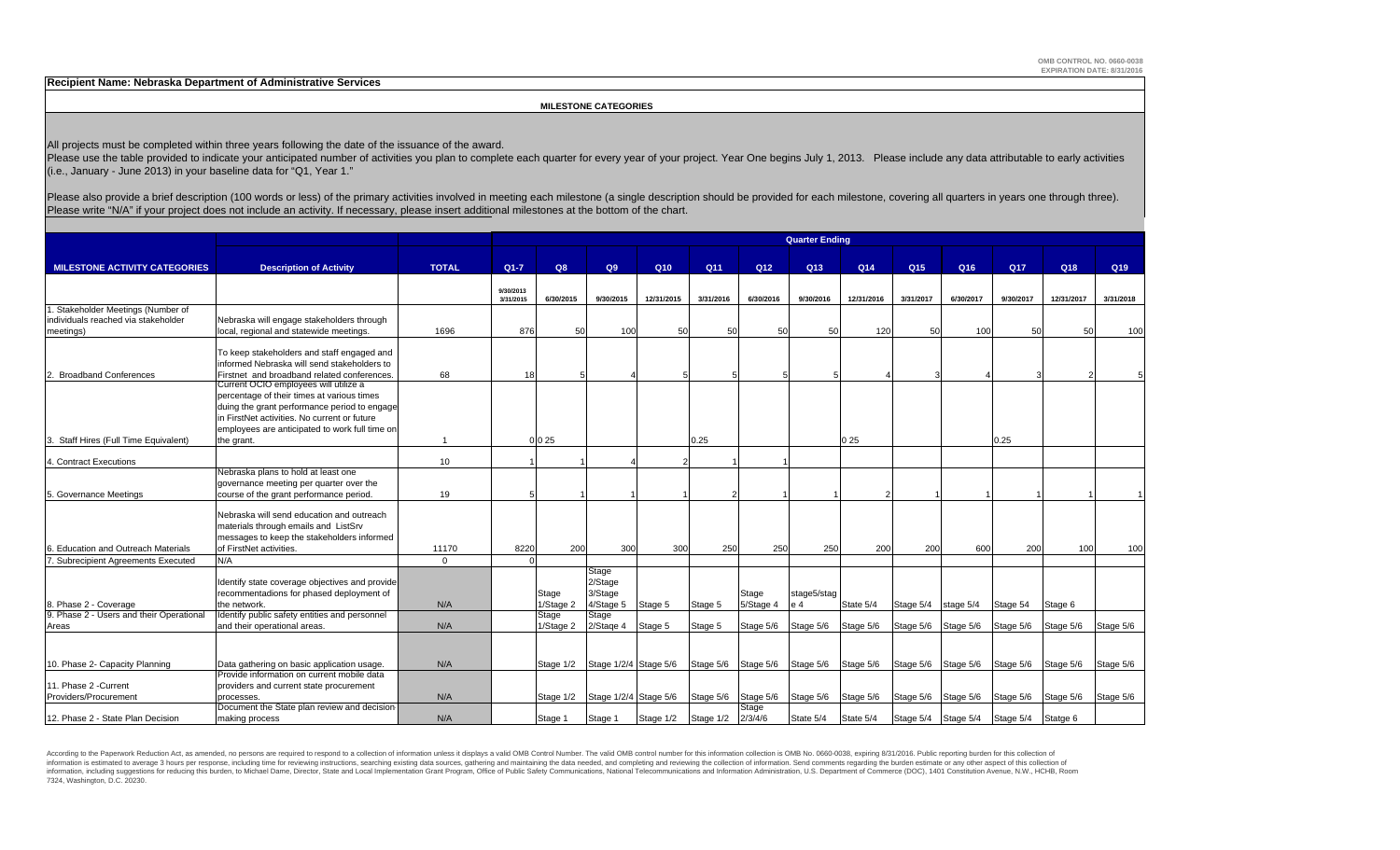**Recipient Name: Nebraska Department of Administrative Services**

#### **Cost Class Category Federal Expenditures**

The completion of your project budget (federal funds) should be reported in the quarter you are anticipating expending the funds. Year One begins July 1, 2013. Please include any data attributable to early activities (i.e. Year 1."

| <b>Quarterly Cost Category</b>       | <b>TOTAL</b>    |                   |           |                               |               |                                                              |                 | <b>Quarter Ending</b> |                                                                                                                                                          |                 |                 |                |                                                                                                                                                                                    |
|--------------------------------------|-----------------|-------------------|-----------|-------------------------------|---------------|--------------------------------------------------------------|-----------------|-----------------------|----------------------------------------------------------------------------------------------------------------------------------------------------------|-----------------|-----------------|----------------|------------------------------------------------------------------------------------------------------------------------------------------------------------------------------------|
| <b>Expenditures</b>                  | <b>FEDERAL</b>  | $Q1 - 7$          | Q8        | Q9                            | Q10           | Q11                                                          | Q <sub>12</sub> | Q <sub>13</sub>       | Q14                                                                                                                                                      | Q <sub>15</sub> | Q <sub>16</sub> | Q17            | Q18                                                                                                                                                                                |
|                                      |                 |                   |           |                               |               |                                                              |                 |                       |                                                                                                                                                          |                 |                 |                |                                                                                                                                                                                    |
|                                      |                 | 9/30/2013-3/31/15 | 6/30/2015 | 9/30/2015                     | 12/31/2015    | 3/31/2016                                                    | 6/30/2016       | 9/30/2016             | 12/31/2016                                                                                                                                               | 3/31/2017       | 6/30/2017       | 9/30/2017      | 12/31/2017                                                                                                                                                                         |
| a. Personnnel                        |                 |                   |           |                               |               |                                                              |                 |                       |                                                                                                                                                          |                 |                 |                |                                                                                                                                                                                    |
| b. Fringe Benefits                   |                 |                   |           |                               |               |                                                              |                 |                       |                                                                                                                                                          |                 |                 |                |                                                                                                                                                                                    |
| c. Travel                            | 485,183.00      |                   |           |                               |               |                                                              |                 |                       |                                                                                                                                                          |                 |                 |                | $33,898.00$ \$ 71,505.00 \$ 116,405.00 \$ 158,405.00 \$ 193,405.00 \$ 235,405.00 \$ 285,405.00 \$ 334,183.00 \$ 366,183.00 \$ 366,183.00 \$ 398,183.00 \$ 428,183.00 \$ 453,183.00 |
| d. Equipment                         |                 |                   |           |                               |               |                                                              |                 |                       |                                                                                                                                                          |                 |                 |                |                                                                                                                                                                                    |
| e. Supplies                          | 2.900.00        | 666.00            | 766.00 \$ | 1.116.00 S                    | $1,416.00$ \$ | 1,616.00 S                                                   | 1,816.00 \$     | $2.016.00$ \$         | $2.116.00$ $\uparrow$ \$                                                                                                                                 | $2.216.00$ S    |                 | $2,600.00$ \$  | 2,750.00                                                                                                                                                                           |
| f. Contractual                       | 997.508.00      |                   |           |                               |               |                                                              |                 |                       | \$124,046.00   \$148,796.00   \$248,796.00   \$348,796.00   \$438,796.00   \$528,796.00   \$608,796.00   \$689,708.00   \$774,708.00   \$664,208.00   \$ |                 |                 | 948,008.00 \$  | 972,758.00                                                                                                                                                                         |
| g. Construction                      |                 |                   |           |                               |               |                                                              |                 |                       |                                                                                                                                                          |                 |                 |                |                                                                                                                                                                                    |
| h. Other                             | 25.159.00       | $2.212.00$ S      |           | $5,259.00$   \$ 7,359.00   \$ |               | $9,259.00$   \$ 11,459.00   \$ 13,359.00   \$ 15,259.00   \$ |                 |                       | 17,159.00 \$                                                                                                                                             | 19,459.00 \$    | 21,359.00 \$    | $23,259.00$ \$ | 24,209.00                                                                                                                                                                          |
| i. Total Direct Charges (sum of a-h) | \$ 1.510.750.00 |                   |           |                               |               |                                                              |                 |                       |                                                                                                                                                          |                 |                 |                | 160,822.00 \$226,326.00 \$373,676.00 \$517,876.00 \$645,276.00 \$779,376.00 \$911,476.00 \$1,043,166.00 \$1,162,566.00 \$1,286,166.00 \$1,402,050.00 \$1,452,900.00                |
| i. Indirect Charges                  | \$0.00          |                   |           |                               |               |                                                              |                 |                       |                                                                                                                                                          |                 |                 |                |                                                                                                                                                                                    |
| k. TOTAL (sum i and j)               | \$1,510,750.00  |                   |           |                               |               |                                                              |                 |                       |                                                                                                                                                          |                 |                 |                | 160,822.00 \$226,326.00 \$373,676.00 \$517,876.00 \$645,276.00 \$779,376.00 \$911,476.00 \$1.043,166.00 \$1,162,566.00 \$1,286,166.00 \$1,402,050.00 \$1,452,900.00                |

#### **Cost Class Category Non-Federal Expenditures**

The completion of your project budget (non-federal, matching funds) should be reported in the quarter you are anticipating expending the funds. Year One begins July 1, 2013. Please include any data attributable to early ac data for "Q1, Year 1."

| <b>Quarterly Cost Category</b>      | <b>TOTAL</b>       |                     | <b>Quarter Ending</b> |                                                                                              |                 |                  |                 |                             |                 |                  |                 |                 |            |
|-------------------------------------|--------------------|---------------------|-----------------------|----------------------------------------------------------------------------------------------|-----------------|------------------|-----------------|-----------------------------|-----------------|------------------|-----------------|-----------------|------------|
| <b>Expenditures</b>                 | <b>NON-FEDERAL</b> | $Q1-7$              | Q8                    | Q9                                                                                           | Q <sub>10</sub> | Q11              | Q <sub>12</sub> | Q <sub>13</sub>             | Q <sub>14</sub> | Q15              | Q <sub>16</sub> | Q <sub>17</sub> | Q18        |
|                                     |                    |                     |                       |                                                                                              |                 |                  |                 |                             |                 |                  |                 |                 |            |
|                                     |                    | 9/30/2013-3/31/2015 | 6/30/2015             | 9/30/2015                                                                                    | 12/31/2015      | 3/31/2016        | 6/30/2016       | 9/30/2016                   | 12/31/2016      | 3/31/2017        | 6/30/2017       | 9/30/2017       | 12/31/2017 |
| a. Personnnel                       | 253,275.00         | $51.535.00$ \$      |                       | 68,346.67   \$ 85,158.34                                                                     | \$101,970.01    | \$118,781.68     |                 | \$135,593.35   \$152,405.02 | 169,216.69      | 186,028.36       | 202,840.03      | 219,651.70      | 233,463.37 |
| b. Fringe Benefits                  | 53,478.00          | 10.126.00           | 13,738.67 \$          | 17,351.34                                                                                    | 20,964.01       | 24.576.68        | 28,189.35       | \$ 31,802.02                | 35,414.69       | 39,027.36        | 42,640.03       | 46,252.70       | 49,865.33  |
| c. Travel                           | 4,750.00           | 473.00              | 823.00                | $.073.00$ \$                                                                                 | 1,573.00        | 1,877.00         | $2,377.00$ \$   | 2,650.00                    | 2,900.00        | 3,400.00         | 3,650.00        | 3,950.00        | 4,450.00   |
| d. Equipment                        |                    |                     |                       |                                                                                              |                 |                  |                 |                             |                 |                  |                 |                 |            |
| e. Supplies                         | 5.161.00           | 354.00              | 1,554.00 \$           | $2,354.00$ \$                                                                                | 3,554.00        | 3,554.00<br>- \$ | $3,554.00$ \$   | $3,554.00$ \$               | $3,554.00$ \$   | 3,961.00         | 4,361.00        | 5,161.00        | 5,161.00   |
| f. Contractual                      |                    |                     |                       |                                                                                              |                 |                  |                 |                             |                 |                  |                 |                 |            |
| g. Construction                     |                    |                     |                       |                                                                                              |                 |                  |                 |                             |                 |                  |                 |                 |            |
| h. Other                            | 61.024.00          | 1.689.00 \$         |                       | $6,629.00$   \$ 11,629.00   \$ 16,569.00   \$ 21,509.00   \$ 26,444.00   \$ 31,384.00        |                 |                  |                 |                             | 36.324.00       | 41,264.00        | 46.204.00       | 51,144.00       | 56,084.00  |
| . Total Direct Charges (sum of a-h) | 377,688.00         |                     |                       | 64,177.00 \$91,091.34 \$117,565.68 \$144,630.02 \$170,298.36 \$196,157.70 \$221,795.04       |                 |                  |                 |                             | 247,409.38      | 273,680.72<br>\$ | 299,695.06      | 326,159.40      | 349,023.70 |
| . Indirect Charges                  | \$0.00             |                     |                       |                                                                                              |                 |                  |                 |                             |                 |                  |                 |                 |            |
| k. TOTAL (sum i and j)              | \$377,688.00       |                     |                       | 64,177.00 \$ 91,091.34 \$ 117,565.68 \$ 144,630.02 \$ 170,298.36 \$ 196,157.70 \$ 221,795.04 |                 |                  |                 |                             | 247.409.38 \$   | 273,680.72 \$    | 299.695.06      | 326,159.40      | 349.023.70 |

According to the Paperwork Reduction Act, as amended, no persons are required to respond to a collection of information unless it displays a valid OMB Control Number. The valid OMB control number for this information colle average 3 hours per response, including time for reviewing instructions, searching existing data sources, gathering and maintaining the data needed, and completing and reviewing the collection of information. Send comments burden, to Michael Dame, Director, State and Local Implementation Grant Program, Office of Public Safety Communications, National Telecommunications and Information Administration, U.S. Department of Commerce (DOC), 1401 C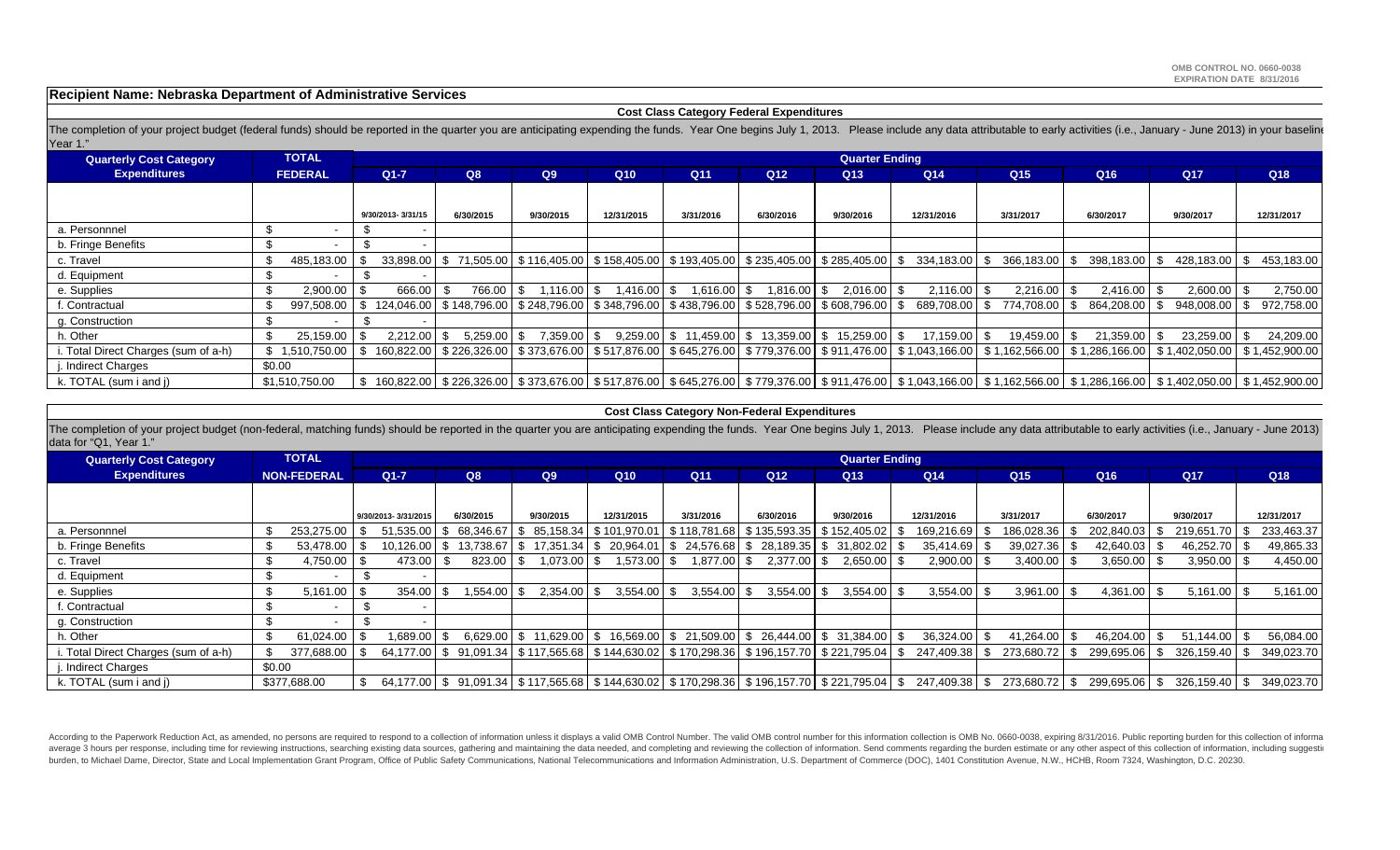

| S  | 53.478.00  |
|----|------------|
| \$ | 4.750.00   |
|    |            |
| \$ | 5,161.00   |
|    |            |
|    |            |
| \$ | 61.024.00  |
| \$ | 377,688.00 |
|    |            |
| \$ | 377,688.00 |

tion is estimatec ons for reducing t